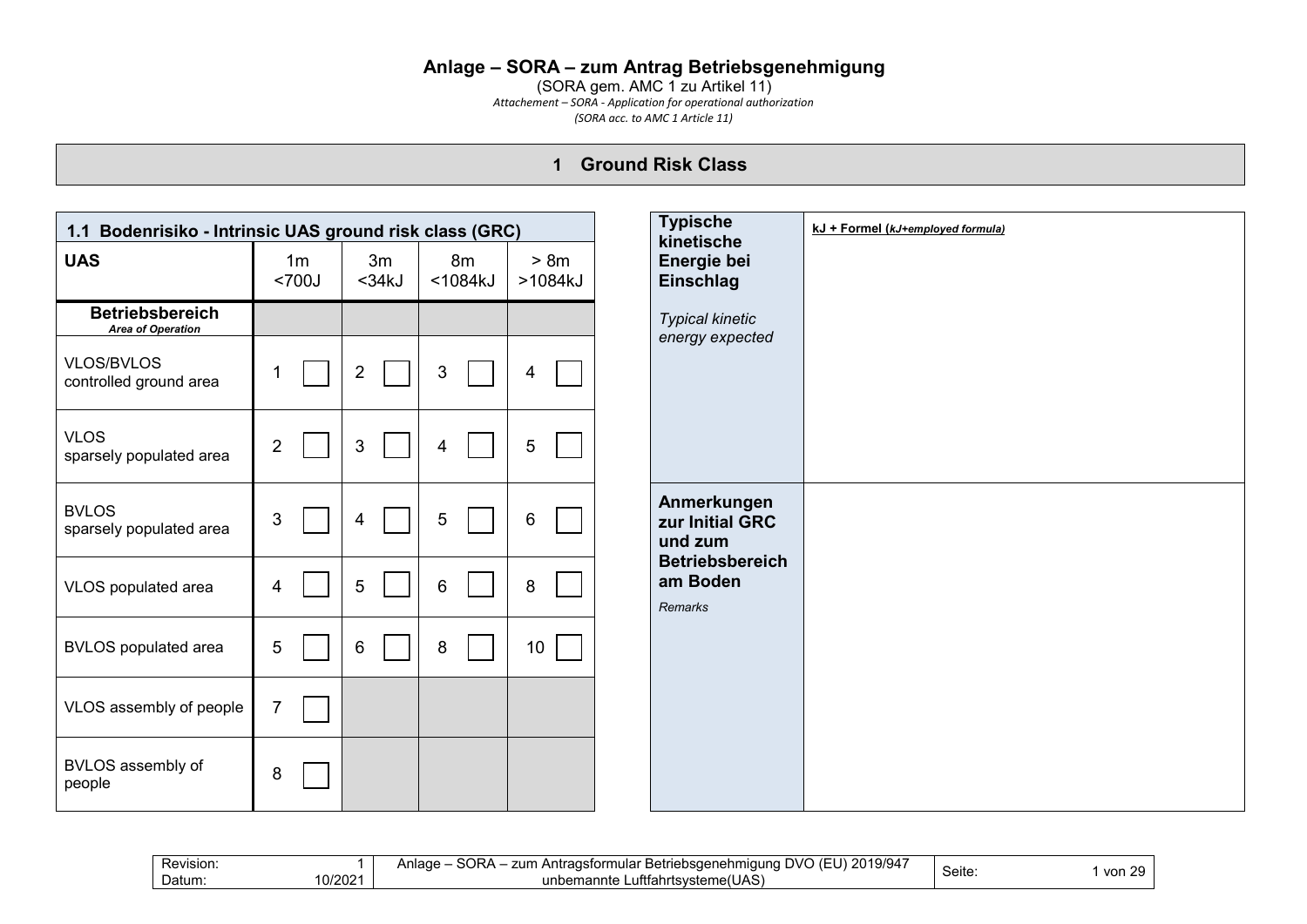| 1.2 Risikominimierungsmaßnahmen Boden - Mitigations for final GRC determination |                                            |                                                                      |                                   |  |  |
|---------------------------------------------------------------------------------|--------------------------------------------|----------------------------------------------------------------------|-----------------------------------|--|--|
| Maßnahme (Mitigation)                                                           | (Robustness)                               | Angewendete Maßnahmen und Verfahren<br>List the specific mitigations | Referenz im OM<br>Cross-Reference |  |  |
| M1 Strategic mitigations for<br>ground risk                                     | None 0<br>$Low -1$<br>Medium -2<br>High -4 |                                                                      |                                   |  |  |
| M2 Effects of ground impact are<br>reduced                                      | Low 0<br>Medium -1<br>High -2              |                                                                      |                                   |  |  |
| M3 An emergency response<br>plan (ERP) is in place                              | $Low + 1$<br>Medium 0<br>High -1           |                                                                      |                                   |  |  |

| 1.3 Final GRC |  |  |
|---------------|--|--|
|---------------|--|--|

| Revision.         | SORA<br>101012<br>nvr<br>E<br>$\sim$ $\sim$<br>zum<br>.<br><br>: Betriebsaenehmiauna<br>nular<br>Antrads.<br>1 U / U / I<br>rorn<br>$\overline{\phantom{a}}$<br>יכו סו<br>anauc<br>. . | . .    | - -<br>J <sub>1</sub><br>,,, |
|-------------------|----------------------------------------------------------------------------------------------------------------------------------------------------------------------------------------|--------|------------------------------|
| 10/2021<br>Datum: | .<br>Luttahrtsysteme(UAS)<br>unbemannte                                                                                                                                                | Seite∶ | VUI                          |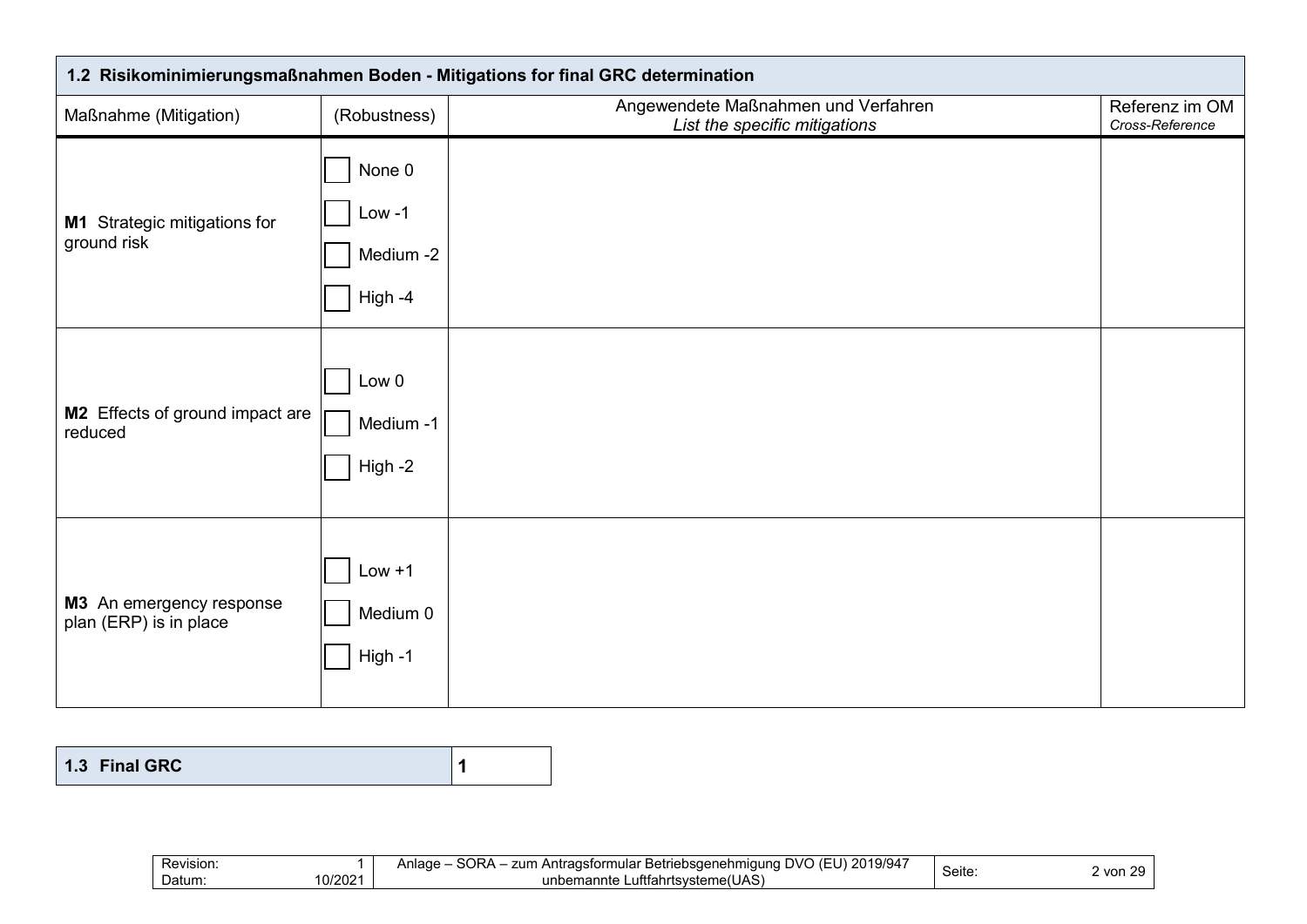| 2 | <b>Air Risk</b> |
|---|-----------------|
|   |                 |

| 2.1 Betroffene Lufträume<br>Airspaces                                        |                                                                                                                                                 | G                                       | E          |                                                                      | $\mathsf{C}$                        |
|------------------------------------------------------------------------------|-------------------------------------------------------------------------------------------------------------------------------------------------|-----------------------------------------|------------|----------------------------------------------------------------------|-------------------------------------|
|                                                                              |                                                                                                                                                 | D                                       |            |                                                                      | D-CTR                               |
|                                                                              |                                                                                                                                                 | <b>TMZ</b>                              | <b>RMZ</b> |                                                                      | ED-R                                |
| 2.2 Betroffene Flugplätze<br>airports/heliports in the operation environment | im OPS Volume oder angrenzend                                                                                                                   | ICAO-Kennung / Identifier im OPS Volume |            | ICAO-Kennung / Identifier angrenzend (adjacent to the ops<br>volume) |                                     |
| 2.3 Initial ARC<br>assignment process)                                       | (sh. AMC 1 zu Artikel 11 Nr. 2.4.2. Figure 4 - ARC                                                                                              | ARC-a                                   | ARC-b      | ARC-c                                                                | ARC-d                               |
|                                                                              | 2.4 Strategische Minimierungsmaßnahmen<br>(gem. Annex C geografisch, zeitlich, exposure)                                                        | <b>Maßnahmen (specific mitigations)</b> |            |                                                                      | Referenz im OM<br>(Cross-Reference) |
|                                                                              | List the operational restrictions and air risk strategic mitigations and a<br>cross-reference to the appropriate chapter and page(s) in the OM. |                                         |            |                                                                      |                                     |
|                                                                              |                                                                                                                                                 |                                         |            |                                                                      |                                     |
|                                                                              |                                                                                                                                                 |                                         |            |                                                                      |                                     |
|                                                                              |                                                                                                                                                 |                                         |            |                                                                      |                                     |
|                                                                              |                                                                                                                                                 |                                         |            |                                                                      |                                     |
|                                                                              |                                                                                                                                                 |                                         |            |                                                                      |                                     |
|                                                                              |                                                                                                                                                 |                                         |            |                                                                      |                                     |
|                                                                              |                                                                                                                                                 |                                         |            |                                                                      |                                     |

| Revision.        | <b>CODA</b><br>71Q/Q17<br>, DVC<br>.<br>$\sim$<br>zum<br>antone<br>. Antragsformular<br>r Betriebsaenehmiauna i<br>чначе<br>, 7<br>' 1 3 1 3 4<br>un.<br>ΣU<br>. . | -     | ~~<br>,,, |
|------------------|--------------------------------------------------------------------------------------------------------------------------------------------------------------------|-------|-----------|
| 0/2021<br>Datum∶ | $\cdots$<br>∟uftfahrts <sup>,</sup><br>unbemannte<br>irtsvsteme(UAS`                                                                                               | Seite | } von     |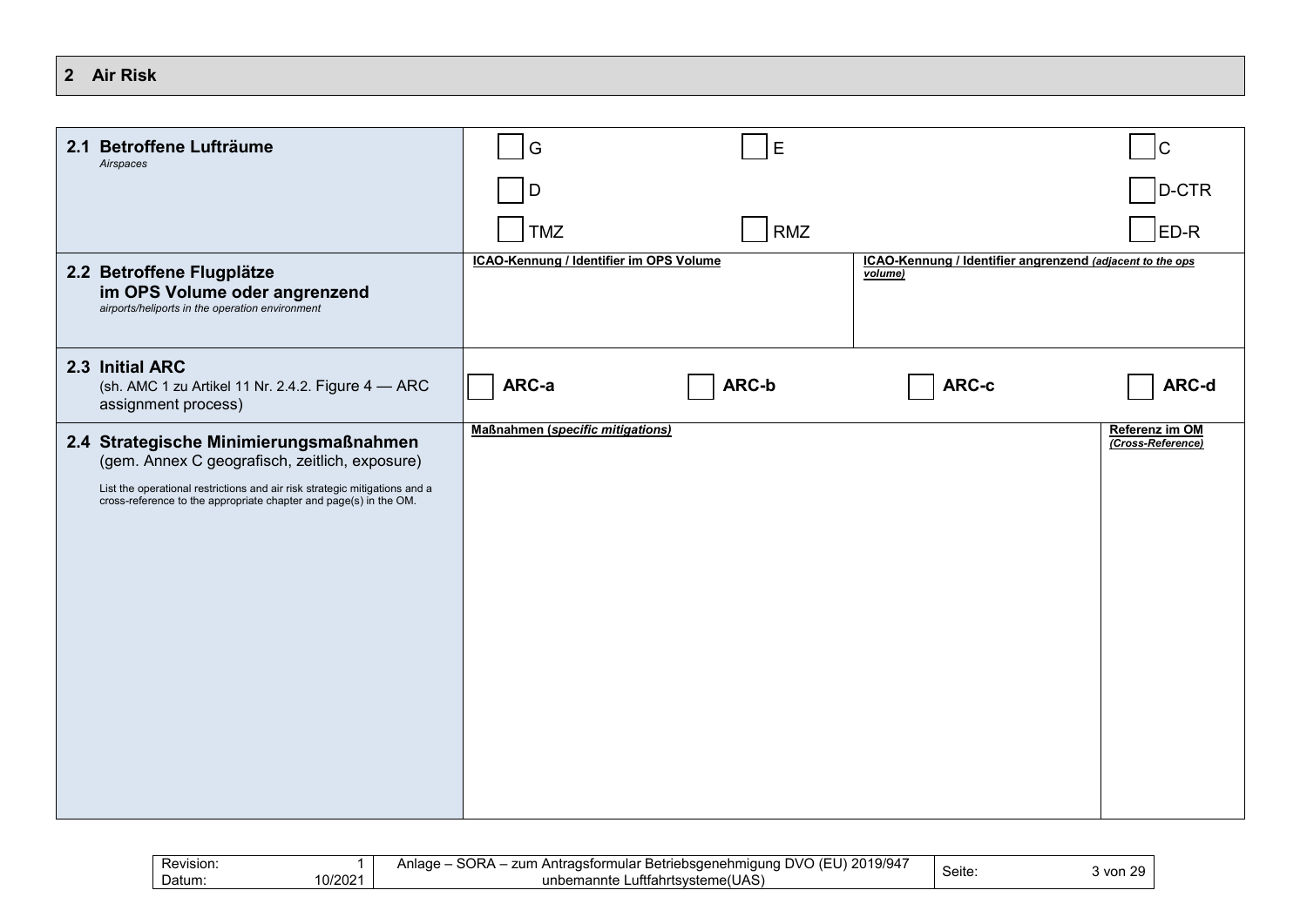| 2.5 Betriebsabsprache mit ANSP / Flugplatz                               | Maßnahmen / Absprachen(specific mitigations) | Referenz im OM<br>(Cross-Reference) |
|--------------------------------------------------------------------------|----------------------------------------------|-------------------------------------|
| falls zutreffend<br>consultation ANSP / airport operator (if applicable) |                                              |                                     |
|                                                                          |                                              |                                     |
|                                                                          |                                              |                                     |
|                                                                          |                                              |                                     |
|                                                                          |                                              |                                     |
|                                                                          |                                              |                                     |
|                                                                          |                                              |                                     |
|                                                                          |                                              |                                     |

| <b>ARC</b><br><u>ິດ ເ</u><br><b>RIC</b><br>siqual.<br>$-1$ | ^O<br>Arv-d | <b>ARC-I</b> | <b>ARC</b> | . AR <sup>r</sup> |
|------------------------------------------------------------|-------------|--------------|------------|-------------------|
|------------------------------------------------------------|-------------|--------------|------------|-------------------|

| Revision:        | $\sim$ $\sim$ $\sim$<br>SOR <sub>A</sub><br>1201'<br>DVO (FI<br>zum<br>.9/94<br>Anlage<br>∟Antraɑsformular<br>: Betriebsaenehmiauna L | Seite | $\sim$<br>110n |
|------------------|---------------------------------------------------------------------------------------------------------------------------------------|-------|----------------|
| 0/2021<br>Datum: | Luftfahrtsvsteme(UAS)<br>unbemannte                                                                                                   |       | vv.            |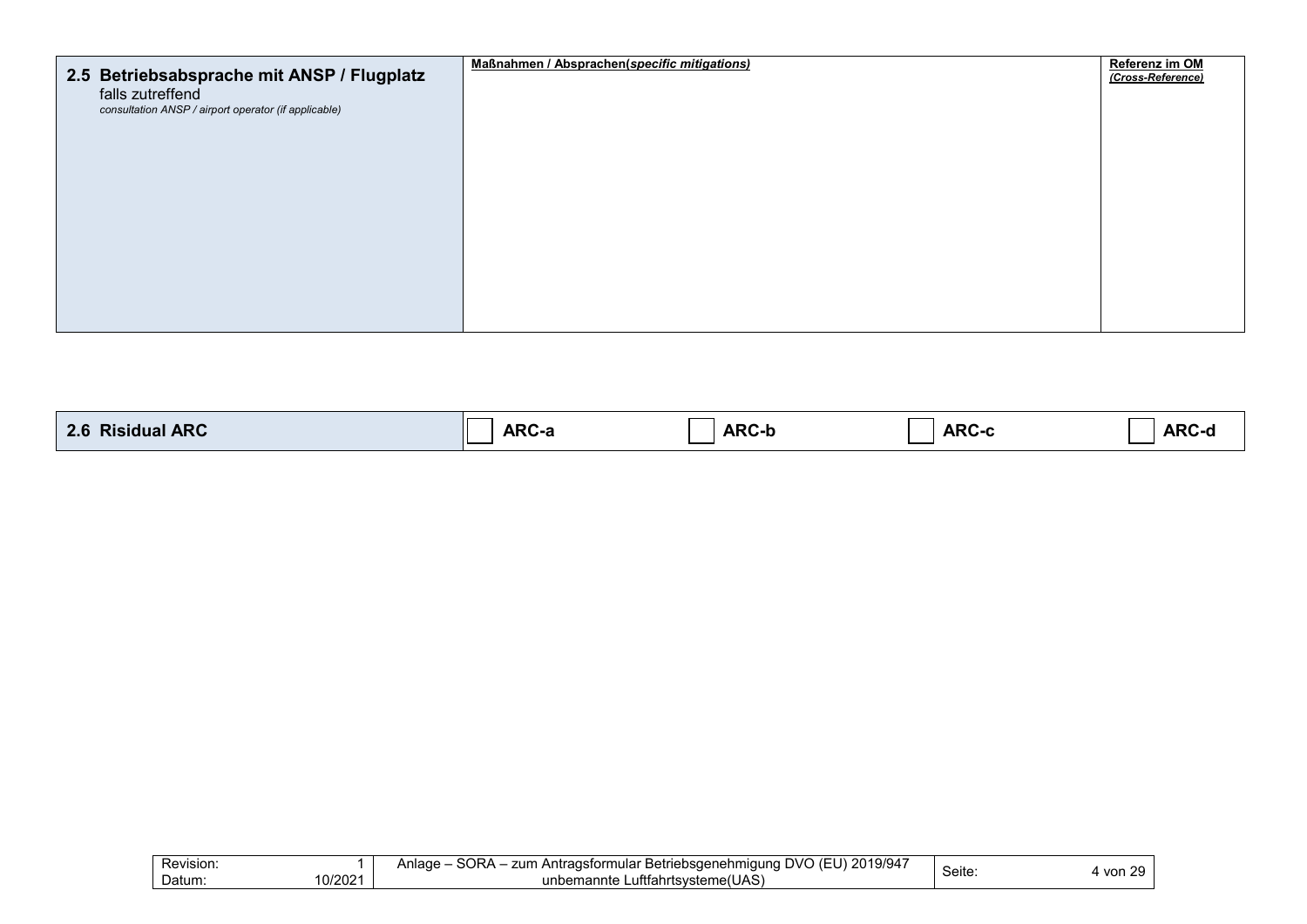# **VLOS / EVLOS [2.7] oder BVLOS [2.8]**

| 2.7 VLOS - EVLOS |                                                                                                                                                                  | <b>EVLOS</b><br><b>VLOS</b>             | Referenz im OM<br>Cross-Reference |
|------------------|------------------------------------------------------------------------------------------------------------------------------------------------------------------|-----------------------------------------|-----------------------------------|
| 2.7.1            | <b>De-confliction Scheme</b><br>Checklisten, Verfahren, die angewendet<br>werden, um bemannten Luftverkehr<br>auszuweichen.                                      | <b>Maßnahmen (specific mitigations)</b> |                                   |
| 2.7.2            | Ergänzende Maßnahmen<br>z. B. ADS-B Receiver/Transmitter, FLARM<br>Receiver/Transmitter, Anticoll. Light,<br>Flightradar24 etc.<br><b>Additional mitigations</b> | <b>Maßnahmen (specific mitigations)</b> |                                   |
| 2.7.3            | <b>EVLOS - Kommunikationsverfahren</b><br>zwischen Pilot:in + Beobachter:innen<br>Procedures for communication between RP and Observers                          |                                         |                                   |

## **2.8 BVLOS OPS only!**

| 2.8 BVLOS - TMPR Level (gem. Annex D) | medium<br>low<br>n/a                                              | high                           | Referenz im OM<br>Cross-Reference |
|---------------------------------------|-------------------------------------------------------------------|--------------------------------|-----------------------------------|
| <b>Detection Volume</b><br>2.8.1      | Altitude:<br>$m -$<br>m<br>von (lower limit)<br>bis (upper limit) | <b>Horizontal Radius:</b><br>m |                                   |
|                                       |                                                                   |                                |                                   |

| Revision:        | SORA<br>, 2019/947<br>$\mathbf{m}$<br>zum<br>Anlage<br>ı Antraɑsformular<br>. $150^\circ$<br>ar Betriebsaenehmiauna<br>$I$ $\vdash$ $I$ $J$ .<br>19/94 | Seite | $\sim$   |
|------------------|--------------------------------------------------------------------------------------------------------------------------------------------------------|-------|----------|
| 0/2021<br>Datum: | Luftfahrtsysteme(UAS)<br>unbemannte                                                                                                                    |       | े von 2⊾ |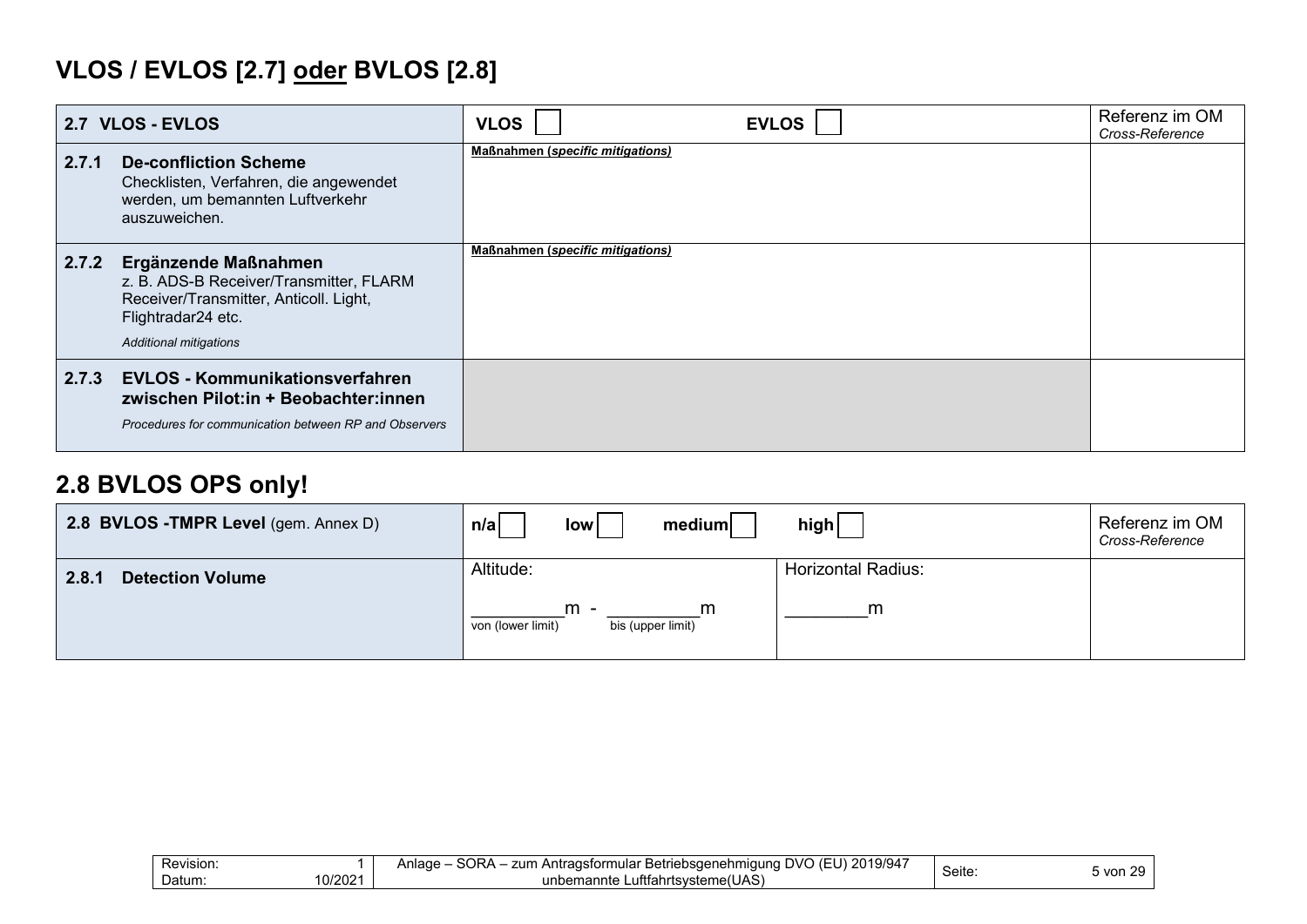### **BVLOS - OPS**

| <b>TMPR-Tabelle</b> | Angaben gem. Annex D<br>Criteria acc. Annex D | Umsetzung<br>Implementation | Referenz im OM<br>Cross-Reference |
|---------------------|-----------------------------------------------|-----------------------------|-----------------------------------|
| 2.8.2 Detect        | <b>TMPR Criteria</b>                          |                             |                                   |
|                     |                                               |                             |                                   |
|                     |                                               |                             |                                   |
|                     |                                               |                             |                                   |
|                     |                                               |                             |                                   |
|                     |                                               |                             |                                   |
|                     |                                               |                             |                                   |
|                     |                                               |                             |                                   |
|                     |                                               |                             |                                   |
|                     |                                               |                             |                                   |
|                     |                                               |                             |                                   |
|                     |                                               |                             |                                   |
|                     |                                               |                             |                                   |
|                     |                                               |                             |                                   |
|                     |                                               |                             |                                   |
|                     |                                               |                             |                                   |
|                     | Level of integrity                            |                             |                                   |
|                     |                                               |                             |                                   |
|                     |                                               |                             |                                   |
|                     | Level of assurance                            |                             |                                   |
|                     |                                               |                             |                                   |
|                     |                                               |                             |                                   |
|                     |                                               |                             |                                   |

| -<br><b>Revision</b>   | SORA<br>101011<br>201<br>$\sqrt{2}$<br>zum<br>Anlage<br>19/94<br>* Betriebsaenehmiauna :<br>raɑstormı<br>) ( k<br>rmular<br>` Antra.<br>$\mathbf{1}$ | - -    | $\sim$ |
|------------------------|------------------------------------------------------------------------------------------------------------------------------------------------------|--------|--------|
| 10/2021<br>-<br>Datum: | me(UAS`<br>∟uftfahrtsvstem<br>$'$ inham $'$<br>emannte<br>                                                                                           | Seite: | von    |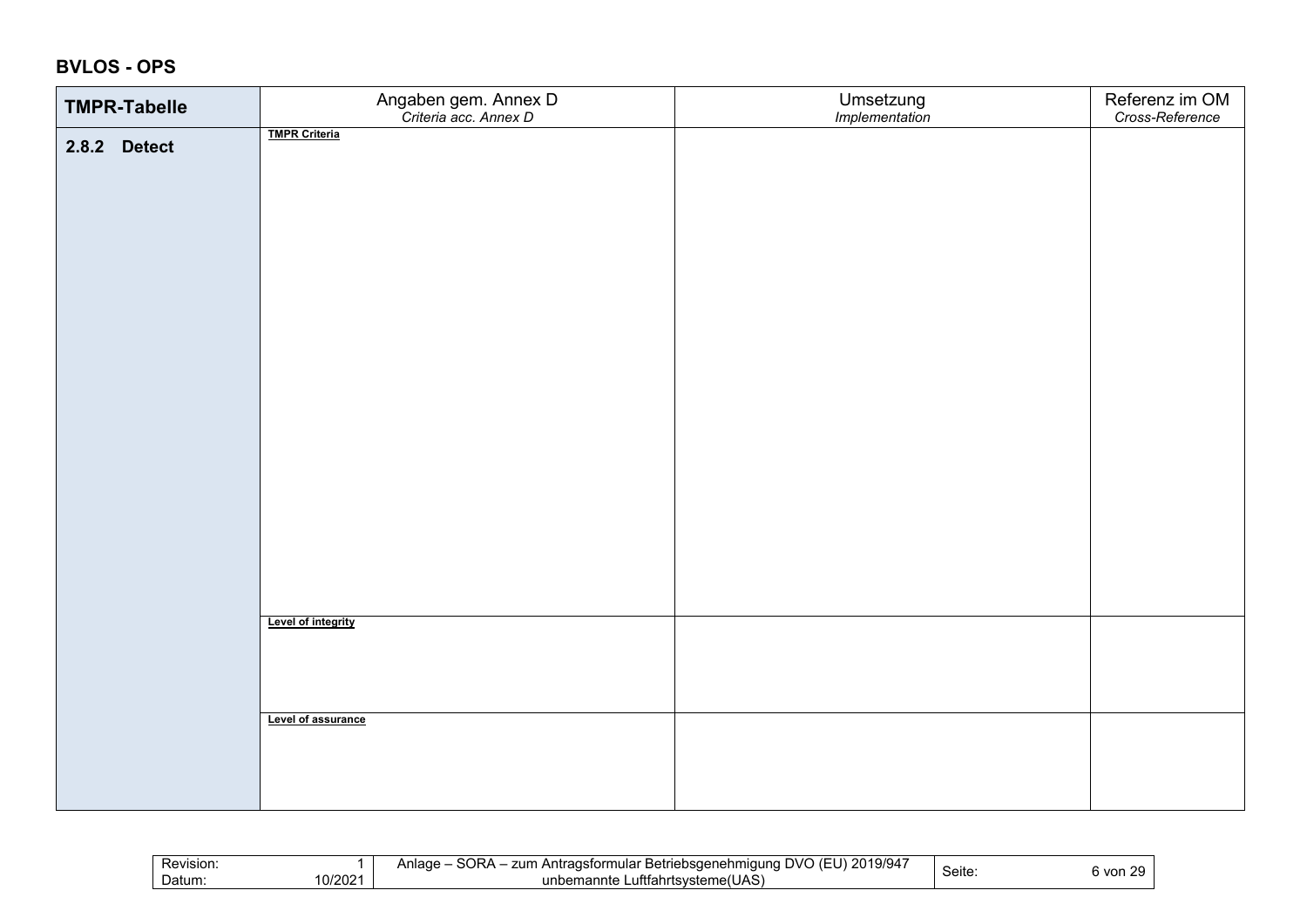|              | <b>TMPR Criteria</b> |  |
|--------------|----------------------|--|
| 2.8.3 Decide |                      |  |
|              |                      |  |
|              |                      |  |
|              |                      |  |
|              |                      |  |
|              |                      |  |
|              |                      |  |
|              |                      |  |
|              |                      |  |
|              |                      |  |
|              |                      |  |
|              |                      |  |
|              |                      |  |
|              |                      |  |
|              |                      |  |
|              |                      |  |
|              |                      |  |
|              |                      |  |
|              |                      |  |
|              |                      |  |
|              |                      |  |
|              |                      |  |
|              |                      |  |
|              |                      |  |
|              |                      |  |
|              |                      |  |
|              |                      |  |
|              |                      |  |
|              |                      |  |
|              | Level of integrity   |  |
|              |                      |  |
|              |                      |  |
|              |                      |  |
|              |                      |  |
|              |                      |  |
|              | Level of assurance   |  |
|              |                      |  |
|              |                      |  |
|              |                      |  |
|              |                      |  |
|              |                      |  |
|              |                      |  |

| Revision:        | ∩R∆<br>$\sim$ $\sim$ $\sim$<br>201<br>--<br>zum<br>…radstorm"<br>Betriebsgenehm<br>100 <sub>2</sub><br>$\cdot$ DVC $\cdot$<br>$\mathbf{A}$<br>mulal<br><i>alan</i><br>Jno<br>villade<br>ישוטו<br>. . | Seite | ററ<br>von |
|------------------|------------------------------------------------------------------------------------------------------------------------------------------------------------------------------------------------------|-------|-----------|
| 10/202<br>Datum: | "fahrtsvsteme(UAS.<br>unbemannte<br>.utttar                                                                                                                                                          |       |           |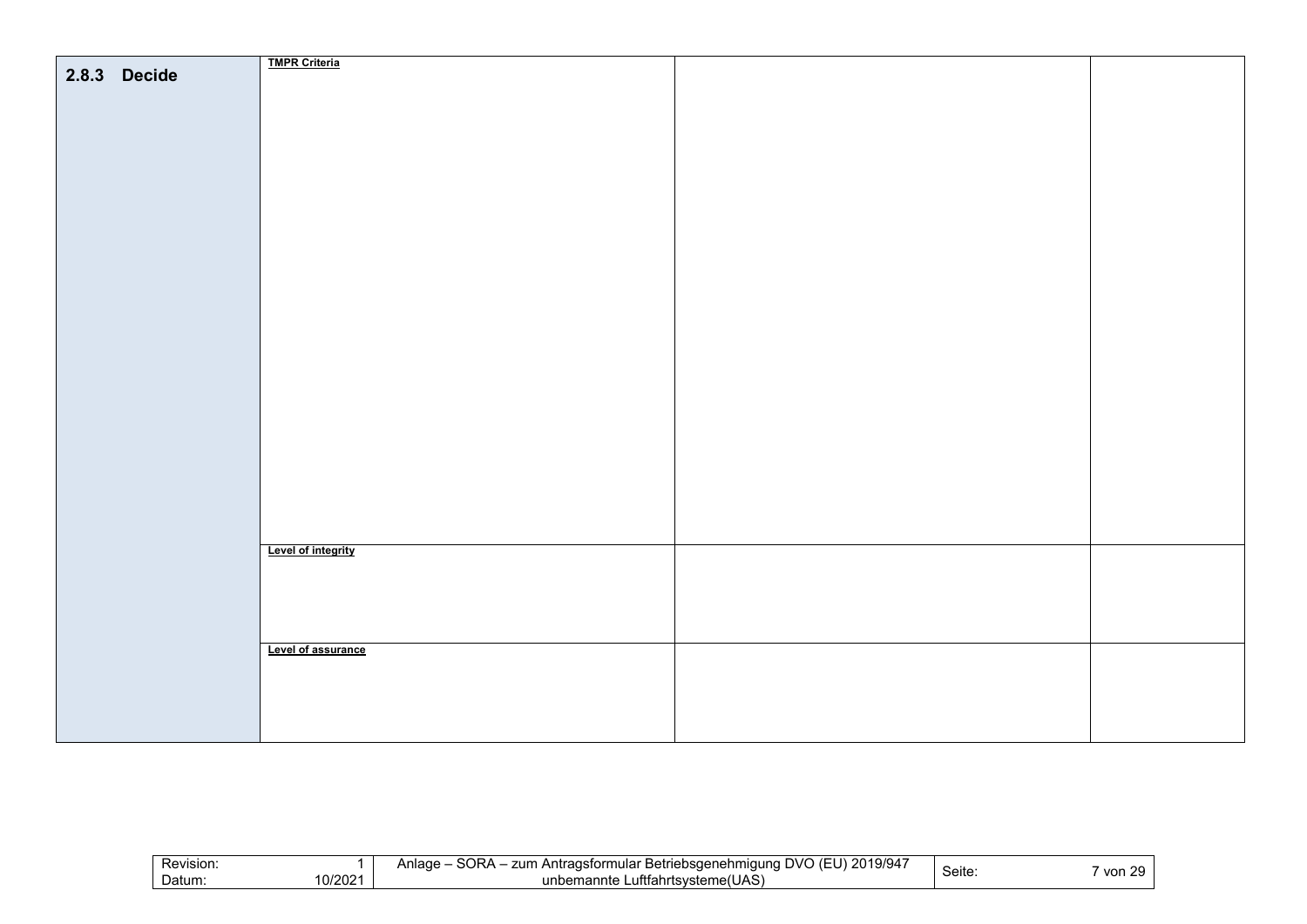|               | <b>TMPR Criteria</b> |  |
|---------------|----------------------|--|
| 2.8.4 Command |                      |  |
|               |                      |  |
|               |                      |  |
|               |                      |  |
|               |                      |  |
|               |                      |  |
|               |                      |  |
|               |                      |  |
|               |                      |  |
|               |                      |  |
|               |                      |  |
|               |                      |  |
|               |                      |  |
|               |                      |  |
|               |                      |  |
|               |                      |  |
|               |                      |  |
|               |                      |  |
|               |                      |  |
|               |                      |  |
|               |                      |  |
|               |                      |  |
|               |                      |  |
|               |                      |  |
|               |                      |  |
|               |                      |  |
|               |                      |  |
|               |                      |  |
|               |                      |  |
|               |                      |  |
|               |                      |  |
|               |                      |  |
|               |                      |  |
|               |                      |  |
|               |                      |  |
|               |                      |  |
|               |                      |  |
|               |                      |  |
|               |                      |  |
|               | Level of integrity   |  |
|               |                      |  |
|               |                      |  |
|               |                      |  |
|               |                      |  |
|               |                      |  |
|               |                      |  |
|               |                      |  |
|               | Level of assurance   |  |
|               |                      |  |
|               |                      |  |
|               |                      |  |
|               |                      |  |
|               |                      |  |
|               |                      |  |
|               |                      |  |
|               |                      |  |

| –<br>Revision:<br>- | nn -<br>19/947<br>ንስ<br>DVC<br>zun.<br>ממפי<br>riebsaenehmi<br>าเตนทด<br>Betr'<br>mulai<br>n r<br>יי ∽י<br>rorr<br>ואנ<br>້<br>aut -<br><u>ы </u><br>. . <i>.</i><br>∠∪<br>. .<br>.<br>$\cdots$<br>. . | . .<br>Seite: | $\sim$<br>⊰ von |
|---------------------|--------------------------------------------------------------------------------------------------------------------------------------------------------------------------------------------------------|---------------|-----------------|
| 10/2021<br>Datum:   | _utttahr*<br>unbeman<br>ਾ°nnte ∟.<br>≅"steme(∪.<br>JAS                                                                                                                                                 |               |                 |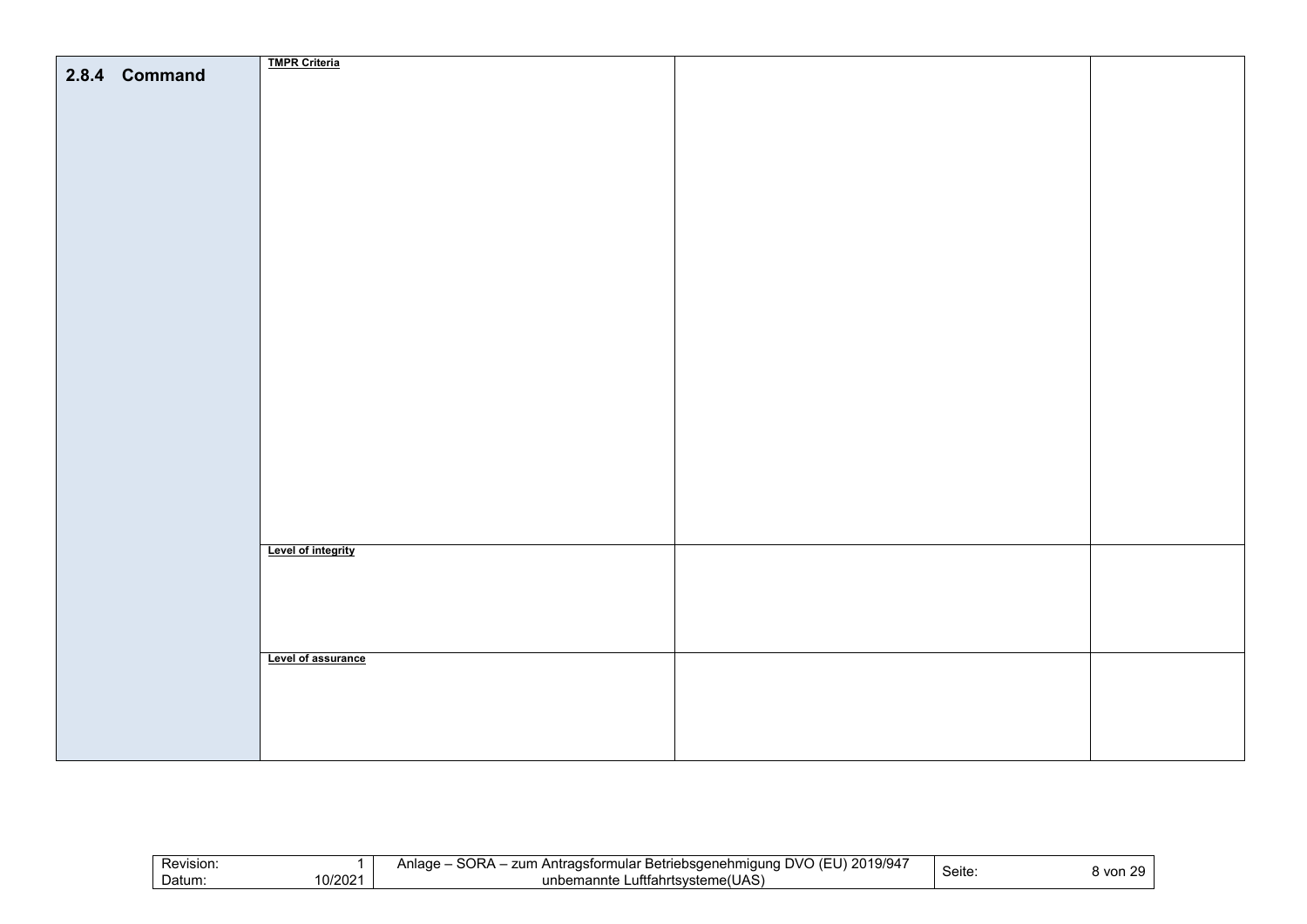|               | <b>TMPR Criteria</b> |  |
|---------------|----------------------|--|
| 2.8.5 Execute |                      |  |
|               |                      |  |
|               |                      |  |
|               |                      |  |
|               |                      |  |
|               |                      |  |
|               |                      |  |
|               |                      |  |
|               |                      |  |
|               |                      |  |
|               |                      |  |
|               |                      |  |
|               |                      |  |
|               |                      |  |
|               |                      |  |
|               |                      |  |
|               |                      |  |
|               |                      |  |
|               |                      |  |
|               |                      |  |
|               |                      |  |
|               |                      |  |
|               |                      |  |
|               |                      |  |
|               |                      |  |
|               |                      |  |
|               |                      |  |
|               |                      |  |
|               |                      |  |
|               |                      |  |
|               |                      |  |
|               |                      |  |
|               |                      |  |
|               |                      |  |
|               |                      |  |
|               |                      |  |
|               |                      |  |
|               |                      |  |
|               |                      |  |
|               | Level of integrity   |  |
|               |                      |  |
|               |                      |  |
|               |                      |  |
|               |                      |  |
|               |                      |  |
|               |                      |  |
|               |                      |  |
|               |                      |  |
|               | Level of assurance   |  |
|               |                      |  |
|               |                      |  |
|               |                      |  |
|               |                      |  |
|               |                      |  |
|               |                      |  |
|               |                      |  |
|               |                      |  |

| ∼ | -<br>Revision:<br>10/202<br>-<br>Datum: | con.<br>$\cdots$<br>$\mathbb{R}^{11}$<br>zum<br>14<br>'age<br>midun<br>Betriebsaenehm<br>nula<br>`19/94<br>∿ שנ<br>` Anti .<br>as<br>$\overline{\mathbf{v}}$<br>ore<br>ΛF<br>. .<br>. .<br>$\cdots$<br>. .<br>$. + + +$<br>unt<br>∴svsteme/'<br>onnte ⊾<br>umanro<br>∍ma<br>1 I LA | Seite: | $\sim$<br>9 vor<br>. . |
|---|-----------------------------------------|------------------------------------------------------------------------------------------------------------------------------------------------------------------------------------------------------------------------------------------------------------------------------------|--------|------------------------|
|---|-----------------------------------------|------------------------------------------------------------------------------------------------------------------------------------------------------------------------------------------------------------------------------------------------------------------------------------|--------|------------------------|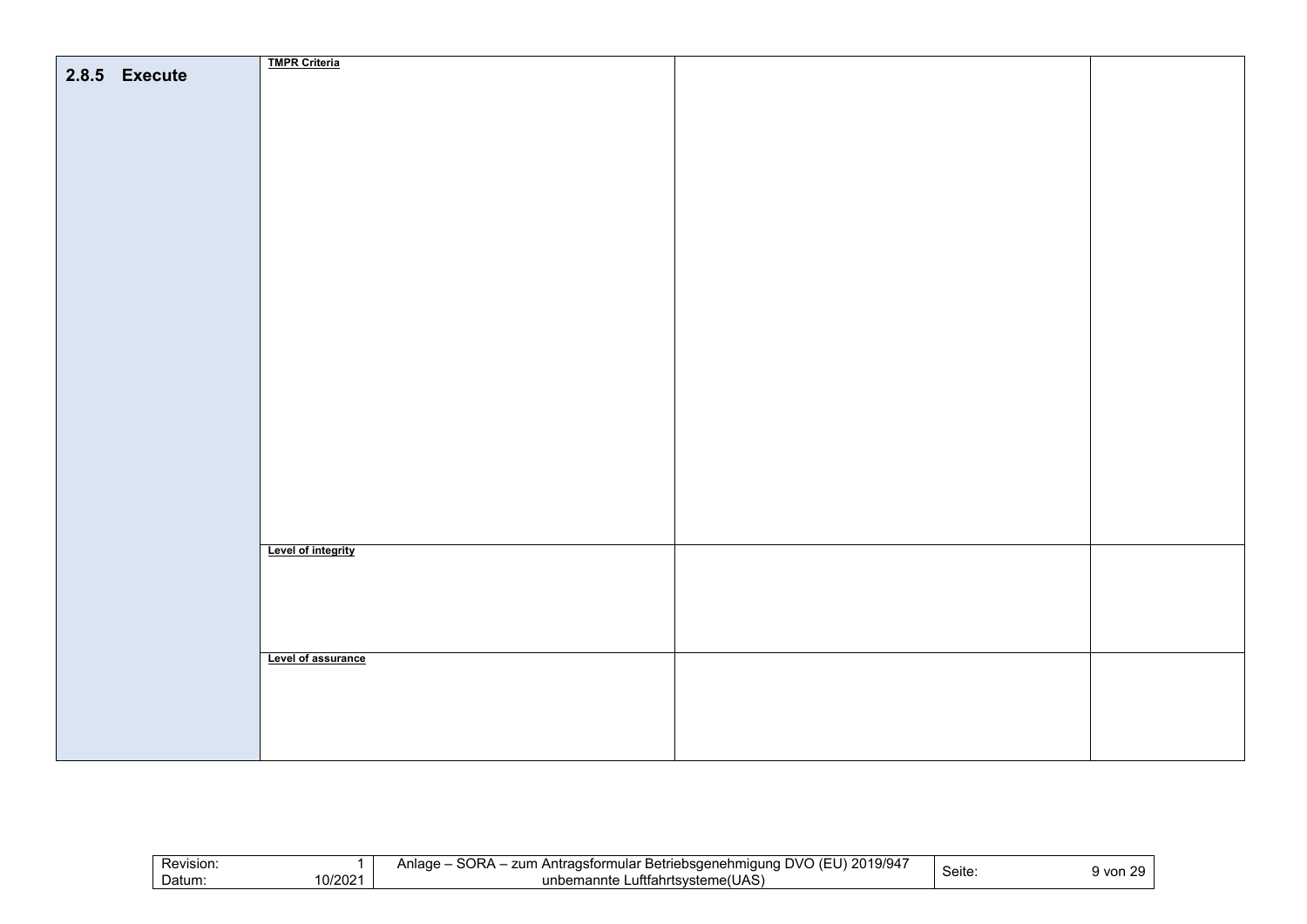|                     | <b>TMPR Criteria</b>      |  |
|---------------------|---------------------------|--|
| 2.8.6 Feedback Loop |                           |  |
|                     |                           |  |
|                     |                           |  |
|                     |                           |  |
|                     |                           |  |
|                     |                           |  |
|                     |                           |  |
|                     |                           |  |
|                     |                           |  |
|                     |                           |  |
|                     |                           |  |
|                     |                           |  |
|                     |                           |  |
|                     |                           |  |
|                     |                           |  |
|                     |                           |  |
|                     |                           |  |
|                     |                           |  |
|                     |                           |  |
|                     |                           |  |
|                     |                           |  |
|                     |                           |  |
|                     |                           |  |
|                     |                           |  |
|                     |                           |  |
|                     |                           |  |
|                     |                           |  |
|                     |                           |  |
|                     |                           |  |
|                     |                           |  |
|                     |                           |  |
|                     |                           |  |
|                     |                           |  |
|                     |                           |  |
|                     |                           |  |
|                     |                           |  |
|                     | <b>Level of integrity</b> |  |
|                     |                           |  |
|                     |                           |  |
|                     |                           |  |
|                     |                           |  |
|                     |                           |  |
|                     |                           |  |
|                     |                           |  |
|                     | Level of assurance        |  |
|                     |                           |  |
|                     |                           |  |
|                     |                           |  |
|                     |                           |  |
|                     |                           |  |
|                     |                           |  |
|                     |                           |  |

| Revision:<br>0/2021<br>Datum: | <b>AQOS</b><br>$\overline{\phantom{a}}$<br>DVO (<br>2019/94<br>zum<br>Betriebsaenehmigung<br>1000<br>⊥ Antraɑsformular ∶<br>אטכ<br>нач<br>. .<br>. .<br>. .<br>(1.1A)<br>∟uftfahrtsvsteme(UAS)<br>unbemannte | $\overline{\phantom{0}}$<br>Seite: | $\sim$<br>$0$ von |
|-------------------------------|--------------------------------------------------------------------------------------------------------------------------------------------------------------------------------------------------------------|------------------------------------|-------------------|
|-------------------------------|--------------------------------------------------------------------------------------------------------------------------------------------------------------------------------------------------------------|------------------------------------|-------------------|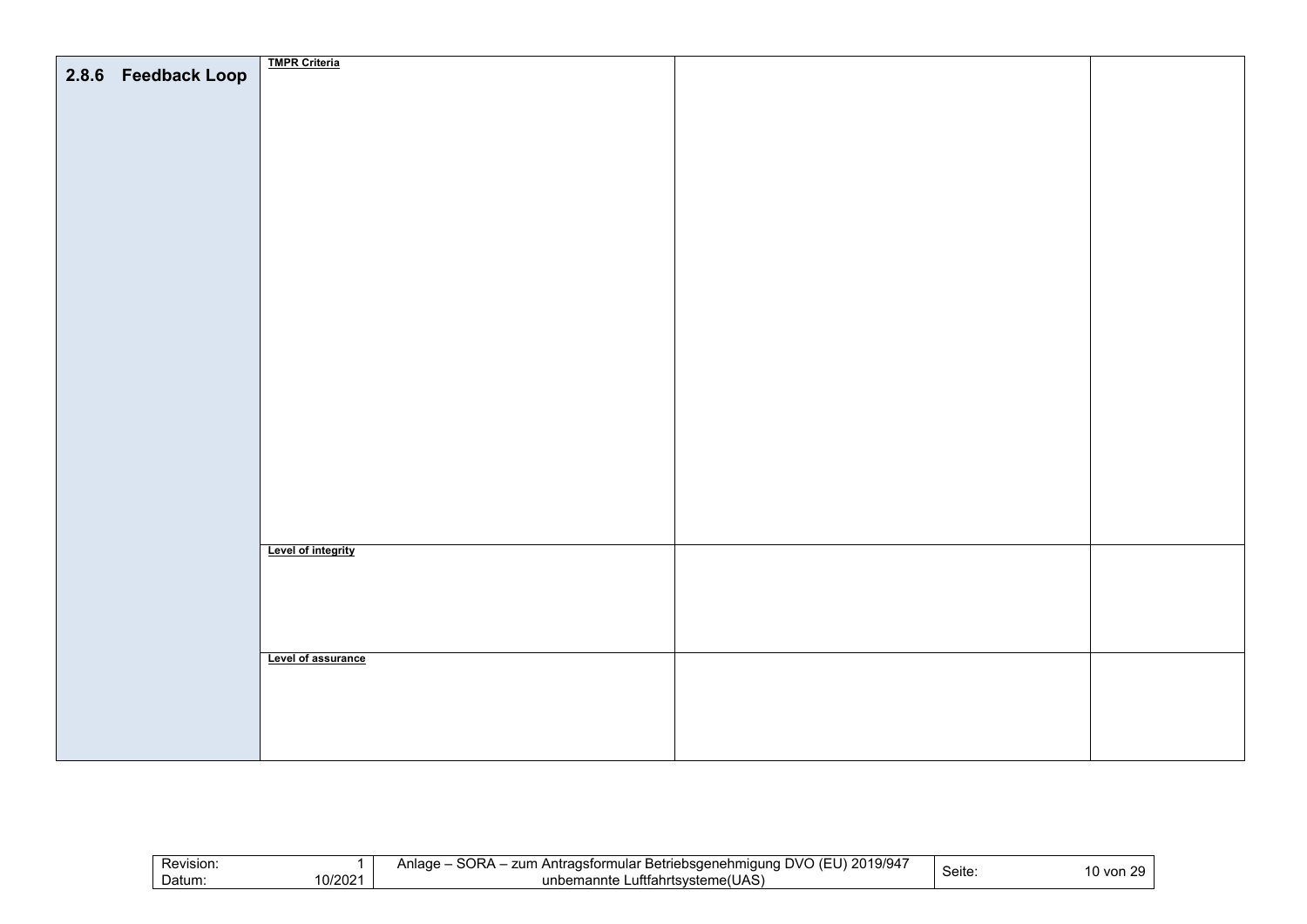### **3 Sail (specific assurance and integrity level)**



| <b>SAIL determination</b> |                             |    |    |                |  |  |  |  |  |  |
|---------------------------|-----------------------------|----|----|----------------|--|--|--|--|--|--|
|                           | <b>Residual ARC</b>         |    |    |                |  |  |  |  |  |  |
| <b>Final GRC</b>          | a                           | b  |    | d              |  |  |  |  |  |  |
| $\leq$                    |                             | Ш  | IV | VI             |  |  |  |  |  |  |
|                           | Ш                           | Ш  | IV | VI             |  |  |  |  |  |  |
|                           | Ш                           | Ш  | IV | VI             |  |  |  |  |  |  |
|                           | IV                          | IV | IV | V <sub>1</sub> |  |  |  |  |  |  |
| 6                         | v                           | v  | v  | VI             |  |  |  |  |  |  |
|                           | VI                          | VI | VI | VI             |  |  |  |  |  |  |
| >7                        | <b>Category C operation</b> |    |    |                |  |  |  |  |  |  |

### **4 Angrenzende Gebiete (adjacent areas)**

Nur auszufüllen, wenn zutreffend (specify only if applicable)!

| 4.1 Angrenzende Gebiete an das OPS Gebiet | Menschenansammlungen             |
|-------------------------------------------|----------------------------------|
| <b>Adjacent Aeas</b>                      | Assemblies of people             |
|                                           | Arc-d                            |
| 4.2 OPS Volume befindet sich in dicht     | M1 - Minimierung angewendet      |
| besiedeltem Gebiet                        | M1 - Mitigation has been applied |
| (OPS Volume in populated area)            | OPS in controlled ground area    |

Wurde eine Checkbox angeklickt werden weitere technische Anforderungen an das UAS (enhanced containment) gestellt.

| 4.3 Enhanced containment | Umsetzung (Implementation) | Referenz im OM (Cross-<br>Reference) |
|--------------------------|----------------------------|--------------------------------------|
|                          |                            |                                      |
|                          |                            |                                      |

| Revision.        | <b>SORA</b><br>, 2019/947<br>יים<br>zum<br><b>Anlage</b><br>ำ ostormular ∟<br>Antrad<br>.∂ Betriebsaenehmiaun∩<br>$)$ (F<br>$\cdot$ DVL.<br>. . | $C$ oita     | ~   |
|------------------|-------------------------------------------------------------------------------------------------------------------------------------------------|--------------|-----|
| 0/2021<br>Datum: | $\cdots$<br><br>Luftfahrtsvsteme(UAS)<br>unbemannte                                                                                             | <b>Seite</b> | von |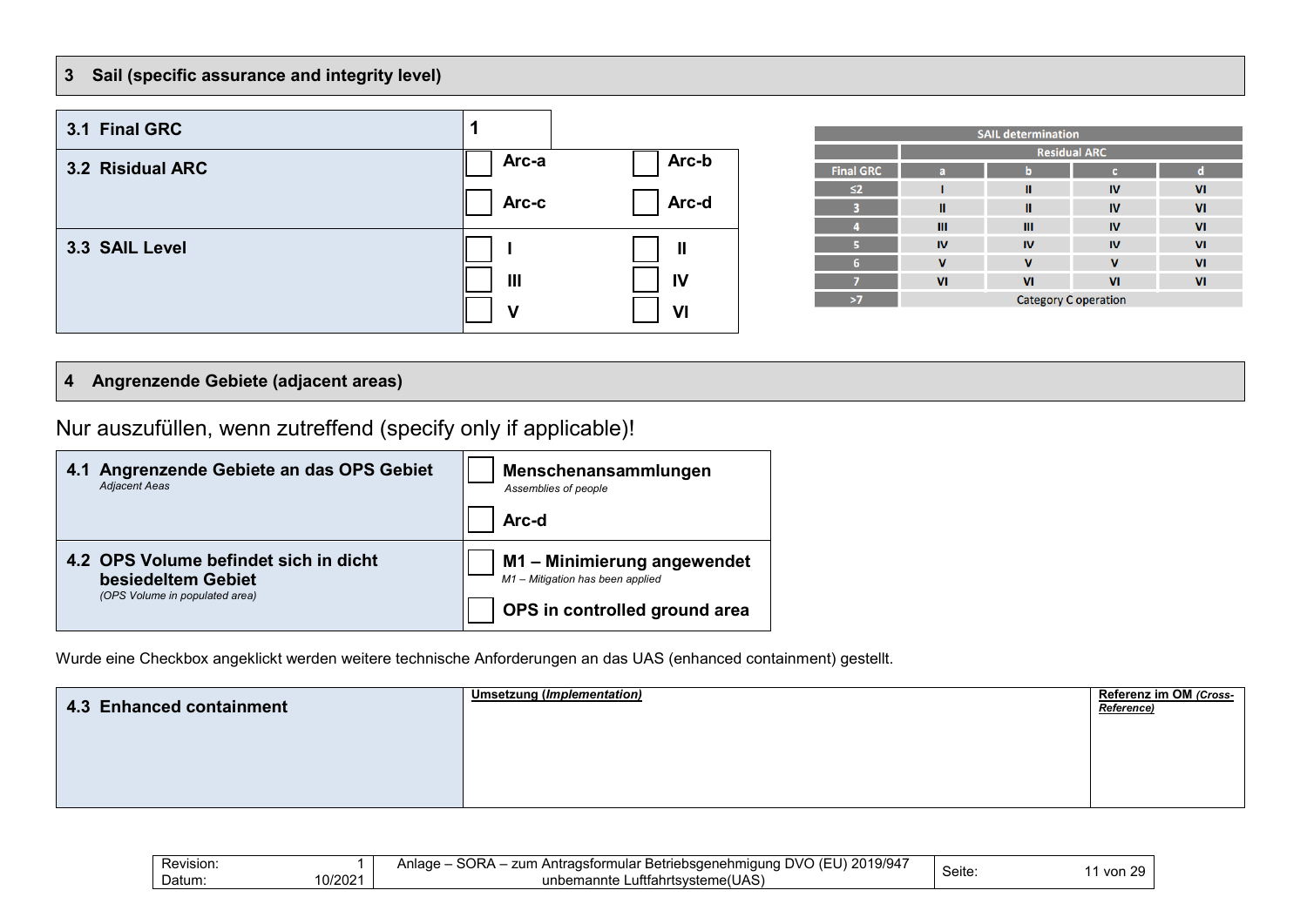| 5 Operational Safety Objectives (OSOs)                                     |                    |            |                                                                                           |                |                 |
|----------------------------------------------------------------------------|--------------------|------------|-------------------------------------------------------------------------------------------|----------------|-----------------|
| OSO#                                                                       |                    | Robustness |                                                                                           | Umsetzung      | Referenz im OM  |
|                                                                            |                    |            |                                                                                           |                |                 |
| $\overline{1}$<br>Ensure the UAS<br>operator is competent<br>and/or proven | $\overline{\circ}$ | L M H      | Angaben gem. Annex E<br>Criteria acc. Annex E<br>Level of integrity<br>Level of assurance | Implementation | Cross-Reference |
|                                                                            |                    |            |                                                                                           |                |                 |

| $\sim$<br>00101017<br>$\sim$<br>.<br>zum<br>200000<br>$\sim$<br>10/04<br>. J V<br>າເມລ<br>astor<br>` Anīra∈<br>Betr<br>)saener<br>מר<br>ım<br>REVISION.<br>10.U<br>-u<br>$\mathbf{r}$<br>+יכוסו<br>υ.<br>.<br>10/2021<br>⊇atum.<br>.utttahr<br>็าคกfe<br>rtsv<br>$\mathbf{A}$<br>חי∘<br>unu | Seite: | $\sim$<br>חמוני<br>.<br>,,, |
|---------------------------------------------------------------------------------------------------------------------------------------------------------------------------------------------------------------------------------------------------------------------------------------------|--------|-----------------------------|
|---------------------------------------------------------------------------------------------------------------------------------------------------------------------------------------------------------------------------------------------------------------------------------------------|--------|-----------------------------|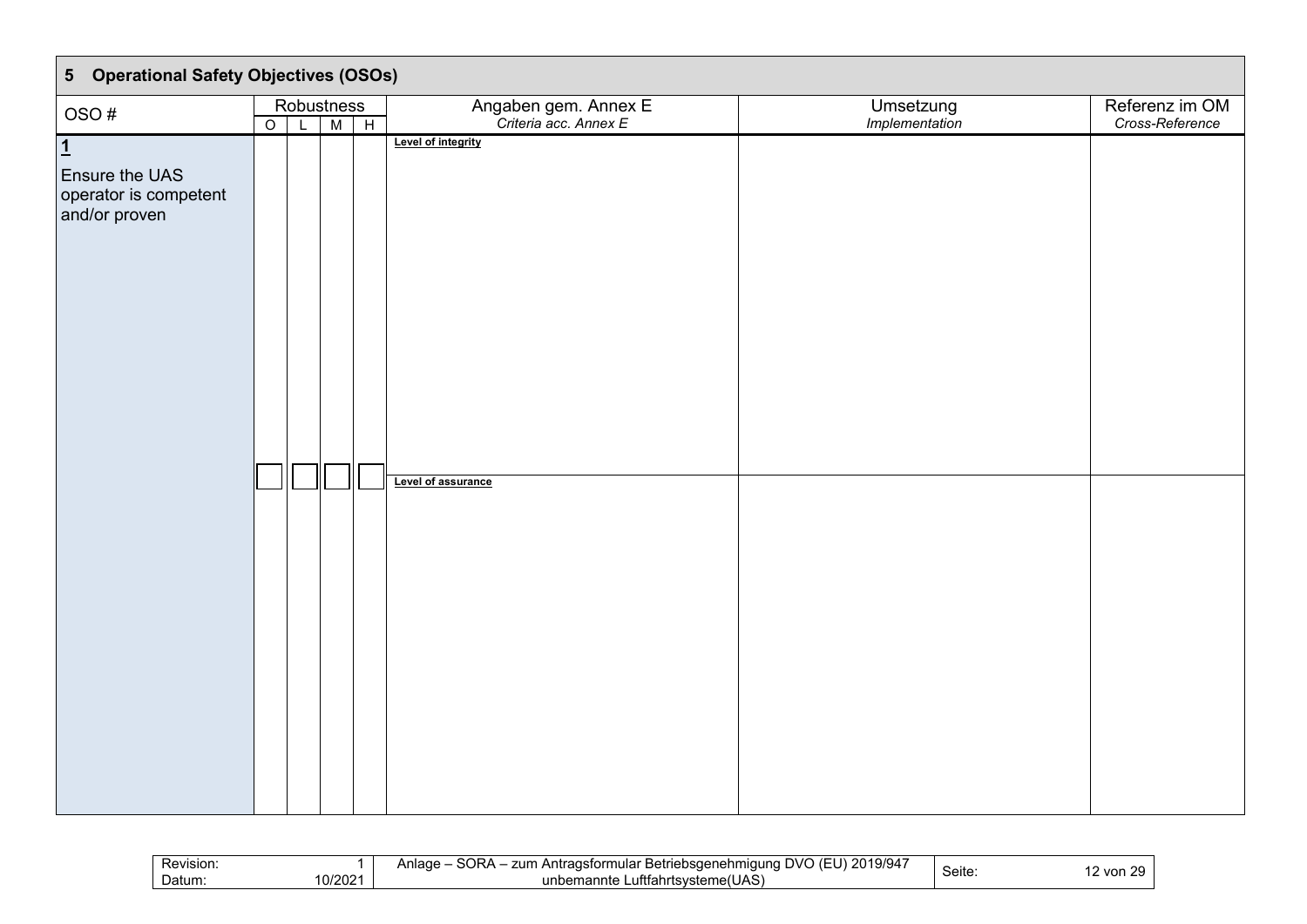| $\overline{2}$                                           |  |  | Level of integrity |  |
|----------------------------------------------------------|--|--|--------------------|--|
|                                                          |  |  |                    |  |
| UAS manufactured by<br>competent and/or<br>proven entity |  |  |                    |  |
|                                                          |  |  |                    |  |
|                                                          |  |  |                    |  |
|                                                          |  |  |                    |  |
|                                                          |  |  |                    |  |
|                                                          |  |  |                    |  |
|                                                          |  |  |                    |  |
|                                                          |  |  |                    |  |
|                                                          |  |  |                    |  |
|                                                          |  |  |                    |  |
|                                                          |  |  |                    |  |
|                                                          |  |  |                    |  |
|                                                          |  |  |                    |  |
|                                                          |  |  |                    |  |
|                                                          |  |  |                    |  |
|                                                          |  |  |                    |  |
|                                                          |  |  |                    |  |
|                                                          |  |  |                    |  |
|                                                          |  |  |                    |  |
|                                                          |  |  |                    |  |
|                                                          |  |  | Level of assurance |  |
|                                                          |  |  |                    |  |
|                                                          |  |  |                    |  |
|                                                          |  |  |                    |  |
|                                                          |  |  |                    |  |
|                                                          |  |  |                    |  |
|                                                          |  |  |                    |  |
|                                                          |  |  |                    |  |
|                                                          |  |  |                    |  |
|                                                          |  |  |                    |  |
|                                                          |  |  |                    |  |
|                                                          |  |  |                    |  |
|                                                          |  |  |                    |  |
|                                                          |  |  |                    |  |
|                                                          |  |  |                    |  |
|                                                          |  |  |                    |  |
|                                                          |  |  |                    |  |
|                                                          |  |  |                    |  |
|                                                          |  |  |                    |  |
|                                                          |  |  |                    |  |
|                                                          |  |  |                    |  |
|                                                          |  |  |                    |  |

| Revision: | <b>OOD</b><br>2019/947<br>ovc<br>zum<br>r Betriebsaenehmiauna.<br>. Antragsformular '<br>Anlaɑɾ<br>.<br>いいト<br>. . |        | $\sim$<br>, J J |
|-----------|--------------------------------------------------------------------------------------------------------------------|--------|-----------------|
| 0/2021    | ∟uftfahrtsvsteme(UAS)                                                                                              | Seite: | ` von           |
| Datum:    | unbemannte                                                                                                         |        | . J             |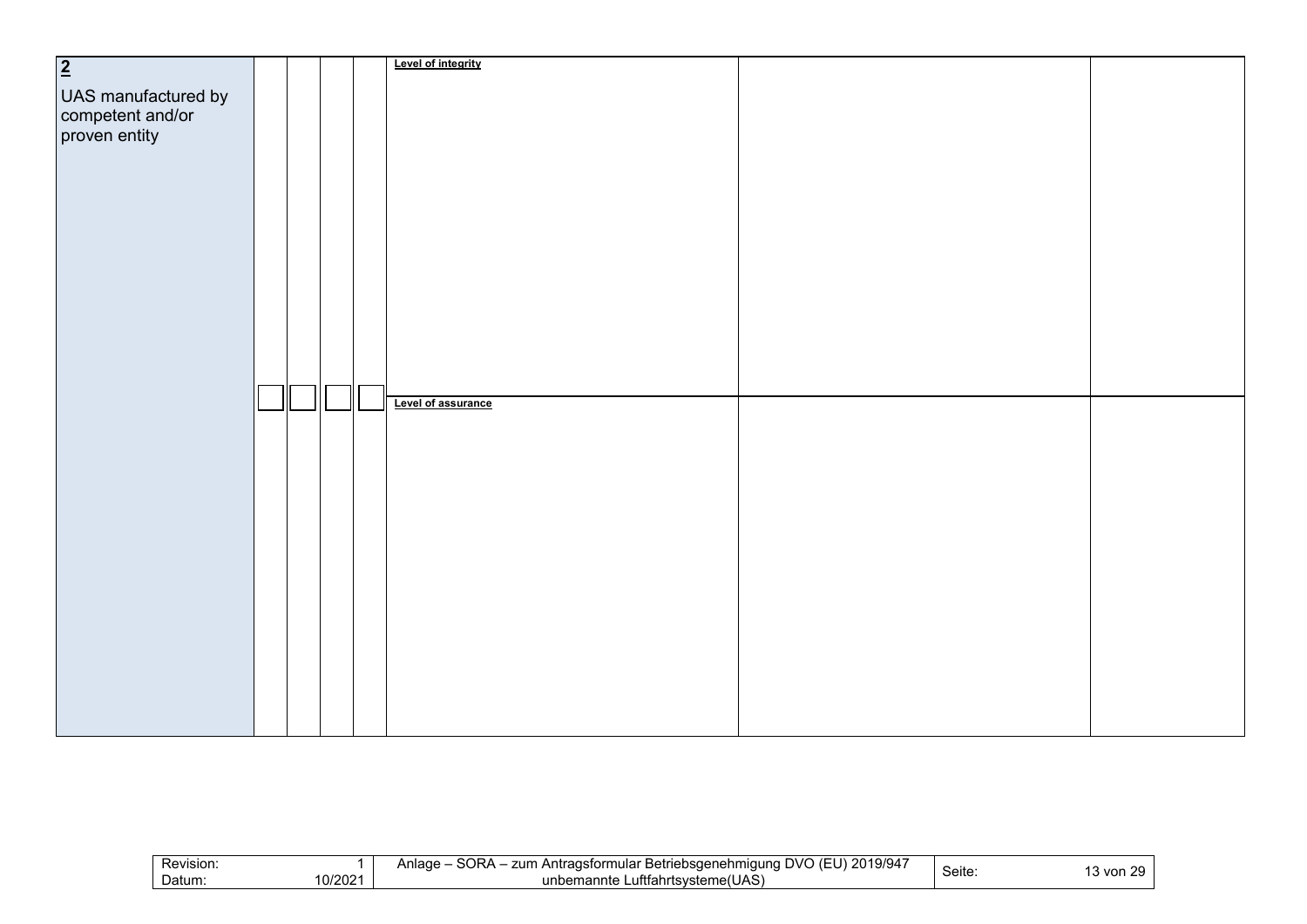| $\overline{3}$                                         |  |   | Level of integrity |  |
|--------------------------------------------------------|--|---|--------------------|--|
|                                                        |  |   |                    |  |
| UAS maintained by<br>competent and/or<br>proven entity |  |   |                    |  |
|                                                        |  |   |                    |  |
|                                                        |  |   |                    |  |
|                                                        |  |   |                    |  |
|                                                        |  |   |                    |  |
|                                                        |  |   |                    |  |
|                                                        |  |   |                    |  |
|                                                        |  |   |                    |  |
|                                                        |  |   |                    |  |
|                                                        |  |   |                    |  |
|                                                        |  |   |                    |  |
|                                                        |  |   |                    |  |
|                                                        |  |   |                    |  |
|                                                        |  |   |                    |  |
|                                                        |  |   |                    |  |
|                                                        |  |   |                    |  |
|                                                        |  |   |                    |  |
|                                                        |  |   |                    |  |
|                                                        |  |   |                    |  |
|                                                        |  |   |                    |  |
|                                                        |  |   |                    |  |
|                                                        |  | Ш |                    |  |
|                                                        |  |   | Level of assurance |  |
|                                                        |  |   |                    |  |
|                                                        |  |   |                    |  |
|                                                        |  |   |                    |  |
|                                                        |  |   |                    |  |
|                                                        |  |   |                    |  |
|                                                        |  |   |                    |  |
|                                                        |  |   |                    |  |
|                                                        |  |   |                    |  |
|                                                        |  |   |                    |  |
|                                                        |  |   |                    |  |
|                                                        |  |   |                    |  |
|                                                        |  |   |                    |  |
|                                                        |  |   |                    |  |
|                                                        |  |   |                    |  |
|                                                        |  |   |                    |  |
|                                                        |  |   |                    |  |
|                                                        |  |   |                    |  |
|                                                        |  |   |                    |  |
|                                                        |  |   |                    |  |
|                                                        |  |   |                    |  |
|                                                        |  |   |                    |  |
|                                                        |  |   |                    |  |
|                                                        |  |   |                    |  |

| SORA<br>$\sim$ $\sim$ $\sim$<br>2019/94<br>Revision:<br>zum<br>a Antragsformular '<br>ar Betriebsdenehm'<br>⊿nlaαe<br>$\overline{111}$<br>nauna<br>--<br>ピヘけへ<br>von<br>. .<br>$\prime$<br><b>Seite</b><br>10/2021<br>∟uftfahrtsvste<br>Datum:<br>unbemannte<br>∵steme(UAS, |
|-----------------------------------------------------------------------------------------------------------------------------------------------------------------------------------------------------------------------------------------------------------------------------|
|-----------------------------------------------------------------------------------------------------------------------------------------------------------------------------------------------------------------------------------------------------------------------------|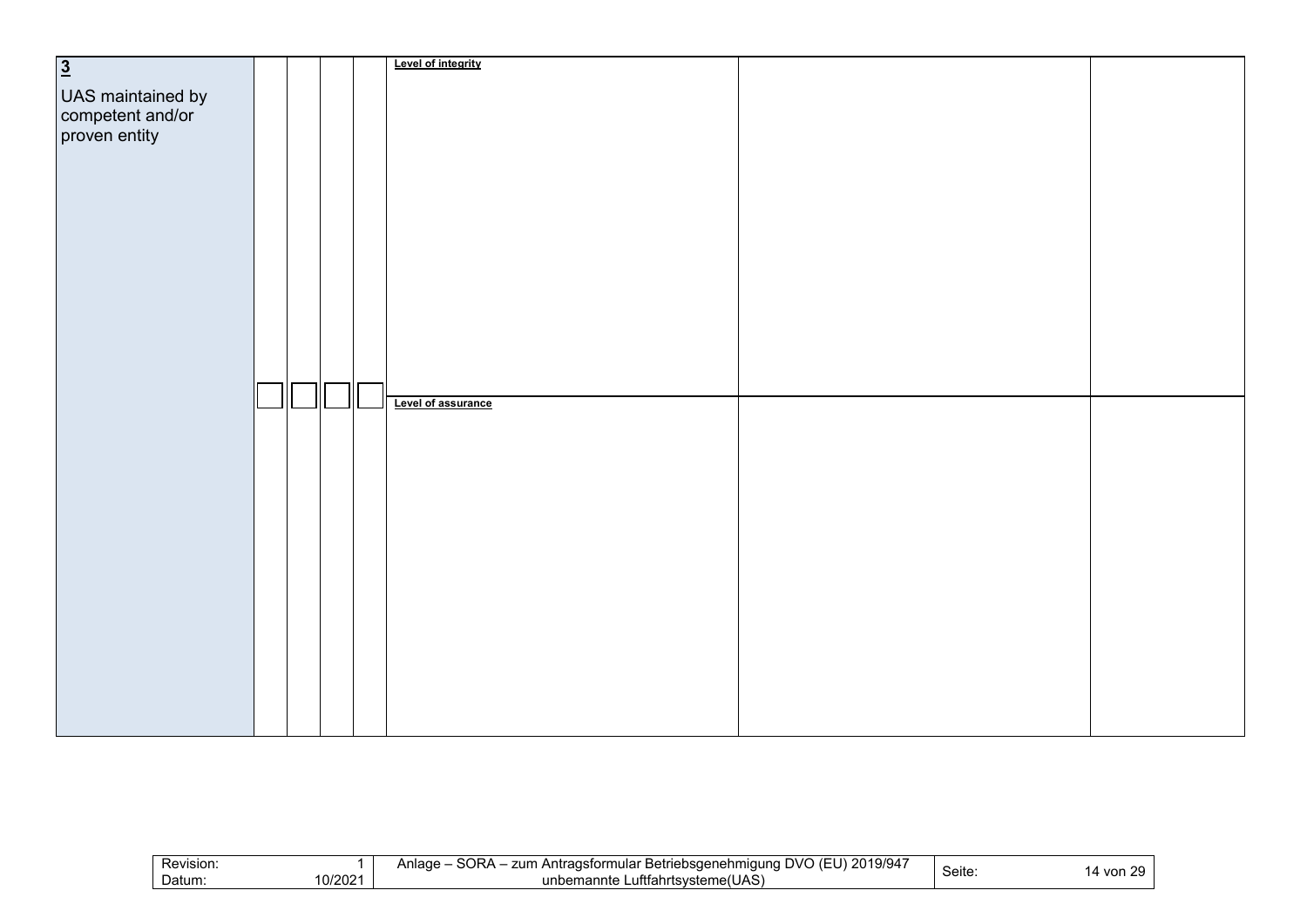| $\overline{4}$                                               |  |  | Level of integrity |  |
|--------------------------------------------------------------|--|--|--------------------|--|
|                                                              |  |  |                    |  |
|                                                              |  |  |                    |  |
|                                                              |  |  |                    |  |
|                                                              |  |  |                    |  |
| UAS developed to<br>authority recognised<br>design standards |  |  |                    |  |
|                                                              |  |  |                    |  |
|                                                              |  |  |                    |  |
|                                                              |  |  |                    |  |
|                                                              |  |  |                    |  |
|                                                              |  |  |                    |  |
|                                                              |  |  |                    |  |
|                                                              |  |  |                    |  |
|                                                              |  |  |                    |  |
|                                                              |  |  |                    |  |
|                                                              |  |  |                    |  |
|                                                              |  |  |                    |  |
|                                                              |  |  |                    |  |
|                                                              |  |  |                    |  |
|                                                              |  |  |                    |  |
|                                                              |  |  |                    |  |
|                                                              |  |  |                    |  |
|                                                              |  |  | Level of assurance |  |
|                                                              |  |  |                    |  |
|                                                              |  |  |                    |  |
|                                                              |  |  |                    |  |
|                                                              |  |  |                    |  |
|                                                              |  |  |                    |  |
|                                                              |  |  |                    |  |
|                                                              |  |  |                    |  |
|                                                              |  |  |                    |  |
|                                                              |  |  |                    |  |
|                                                              |  |  |                    |  |
|                                                              |  |  |                    |  |
|                                                              |  |  |                    |  |
|                                                              |  |  |                    |  |
|                                                              |  |  |                    |  |
|                                                              |  |  |                    |  |
|                                                              |  |  |                    |  |
|                                                              |  |  |                    |  |
|                                                              |  |  |                    |  |
|                                                              |  |  |                    |  |
|                                                              |  |  |                    |  |
|                                                              |  |  |                    |  |

| Revision: | CDA<br>2019/947<br>zum<br>UV)،<br>Antragsformular '<br>∖nlaɑ∈<br>r Betriebsaenehmiauna<br>ouna<br>. . | $\overline{\phantom{a}}$ | $\sim$<br>, J |
|-----------|-------------------------------------------------------------------------------------------------------|--------------------------|---------------|
| 0/2021    | ∟uftfahrtsvsteme(UAS)                                                                                 | Seite:                   | von           |
| Datum:    | unbemannte                                                                                            |                          | $\cdot$ .     |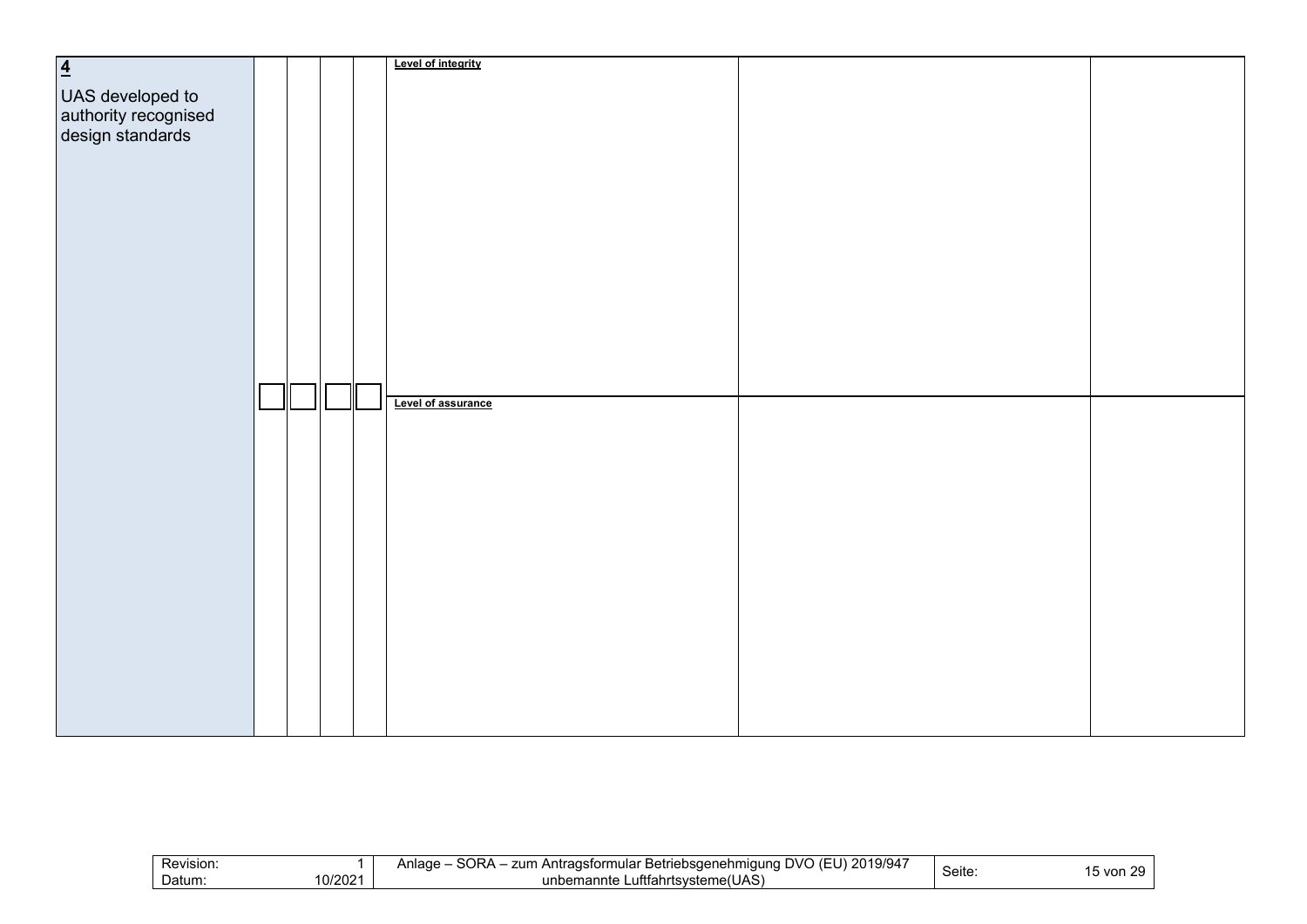| $\overline{5}$                                                  |  |  | Level of integrity |  |
|-----------------------------------------------------------------|--|--|--------------------|--|
|                                                                 |  |  |                    |  |
|                                                                 |  |  |                    |  |
|                                                                 |  |  |                    |  |
|                                                                 |  |  |                    |  |
| UAS is designed<br>considering system<br>safety and reliability |  |  |                    |  |
|                                                                 |  |  |                    |  |
|                                                                 |  |  |                    |  |
|                                                                 |  |  |                    |  |
|                                                                 |  |  |                    |  |
|                                                                 |  |  |                    |  |
|                                                                 |  |  |                    |  |
|                                                                 |  |  |                    |  |
|                                                                 |  |  |                    |  |
|                                                                 |  |  |                    |  |
|                                                                 |  |  |                    |  |
|                                                                 |  |  |                    |  |
|                                                                 |  |  |                    |  |
|                                                                 |  |  |                    |  |
|                                                                 |  |  |                    |  |
|                                                                 |  |  |                    |  |
|                                                                 |  |  |                    |  |
|                                                                 |  |  | Level of assurance |  |
|                                                                 |  |  |                    |  |
|                                                                 |  |  |                    |  |
|                                                                 |  |  |                    |  |
|                                                                 |  |  |                    |  |
|                                                                 |  |  |                    |  |
|                                                                 |  |  |                    |  |
|                                                                 |  |  |                    |  |
|                                                                 |  |  |                    |  |
|                                                                 |  |  |                    |  |
|                                                                 |  |  |                    |  |
|                                                                 |  |  |                    |  |
|                                                                 |  |  |                    |  |
|                                                                 |  |  |                    |  |
|                                                                 |  |  |                    |  |
|                                                                 |  |  |                    |  |
|                                                                 |  |  |                    |  |
|                                                                 |  |  |                    |  |
|                                                                 |  |  |                    |  |
|                                                                 |  |  |                    |  |
|                                                                 |  |  |                    |  |
|                                                                 |  |  |                    |  |
|                                                                 |  |  |                    |  |

| Revision: | CDA<br>2019/947<br>zum<br>UV)،<br>Antragsformular '<br>∖nlaɑ∈<br>r Betriebsaenehmiauna<br>ouna<br>. . | $\overline{\phantom{a}}$ | $\sim$<br>, J |
|-----------|-------------------------------------------------------------------------------------------------------|--------------------------|---------------|
| 0/2021    | ∟uftfahrtsvsteme(UAS)                                                                                 | Seite:                   | von           |
| Datum:    | unbemannte                                                                                            |                          | 16.           |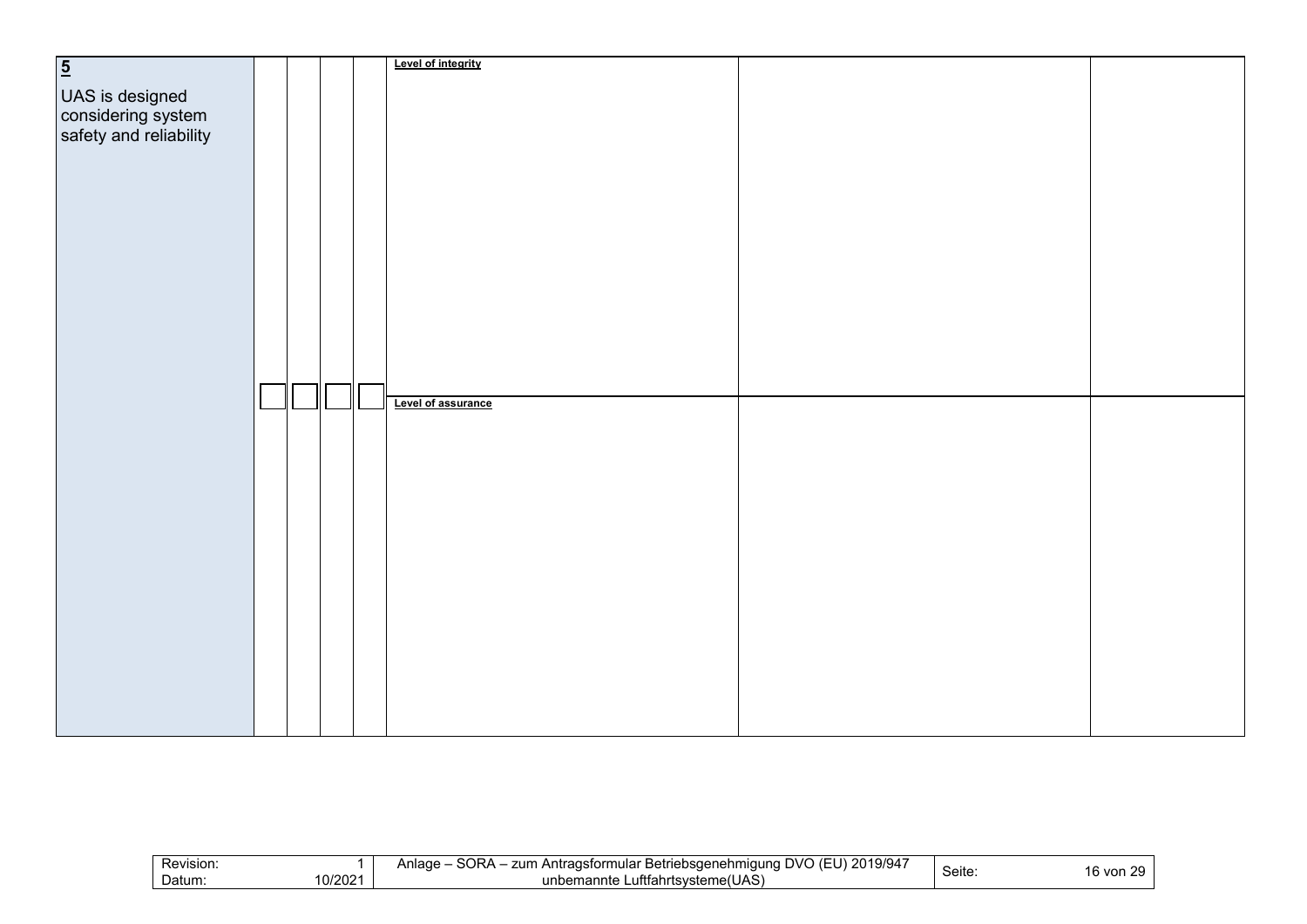| 6                                                          |  |  | Level of integrity |  |
|------------------------------------------------------------|--|--|--------------------|--|
|                                                            |  |  |                    |  |
|                                                            |  |  |                    |  |
|                                                            |  |  |                    |  |
| C3 link performance is<br>appropriate for the<br>operation |  |  |                    |  |
|                                                            |  |  |                    |  |
|                                                            |  |  |                    |  |
|                                                            |  |  |                    |  |
|                                                            |  |  |                    |  |
|                                                            |  |  |                    |  |
|                                                            |  |  |                    |  |
|                                                            |  |  |                    |  |
|                                                            |  |  |                    |  |
|                                                            |  |  |                    |  |
|                                                            |  |  |                    |  |
|                                                            |  |  |                    |  |
|                                                            |  |  |                    |  |
|                                                            |  |  |                    |  |
|                                                            |  |  |                    |  |
|                                                            |  |  | Level of assurance |  |
|                                                            |  |  |                    |  |
|                                                            |  |  |                    |  |
|                                                            |  |  |                    |  |
|                                                            |  |  |                    |  |
|                                                            |  |  |                    |  |
|                                                            |  |  |                    |  |
|                                                            |  |  |                    |  |
|                                                            |  |  |                    |  |
|                                                            |  |  |                    |  |
|                                                            |  |  |                    |  |
|                                                            |  |  |                    |  |
|                                                            |  |  |                    |  |
|                                                            |  |  |                    |  |
|                                                            |  |  |                    |  |
|                                                            |  |  |                    |  |
|                                                            |  |  |                    |  |
|                                                            |  |  |                    |  |
|                                                            |  |  |                    |  |

| Revision.         | ≀חר?<br>101010<br><b>DVO</b><br>$\epsilon$<br>$\sim$ $\sim$ $\sim$<br>lage<br>zum<br>Betriebsgenehmigung<br>$\sim$<br>itradsforr،<br>mular<br>$\mathbf{A}$<br>$\epsilon$ $\sim$<br>97947<br>. ZU 11<br>. .<br>. .<br>. . | $\sim$ | - - |
|-------------------|--------------------------------------------------------------------------------------------------------------------------------------------------------------------------------------------------------------------------|--------|-----|
| 10/2021<br>Datum: | ∟uftfahrtsvsteme(UAS) ⊾<br>unbemannte                                                                                                                                                                                    | Seite  | von |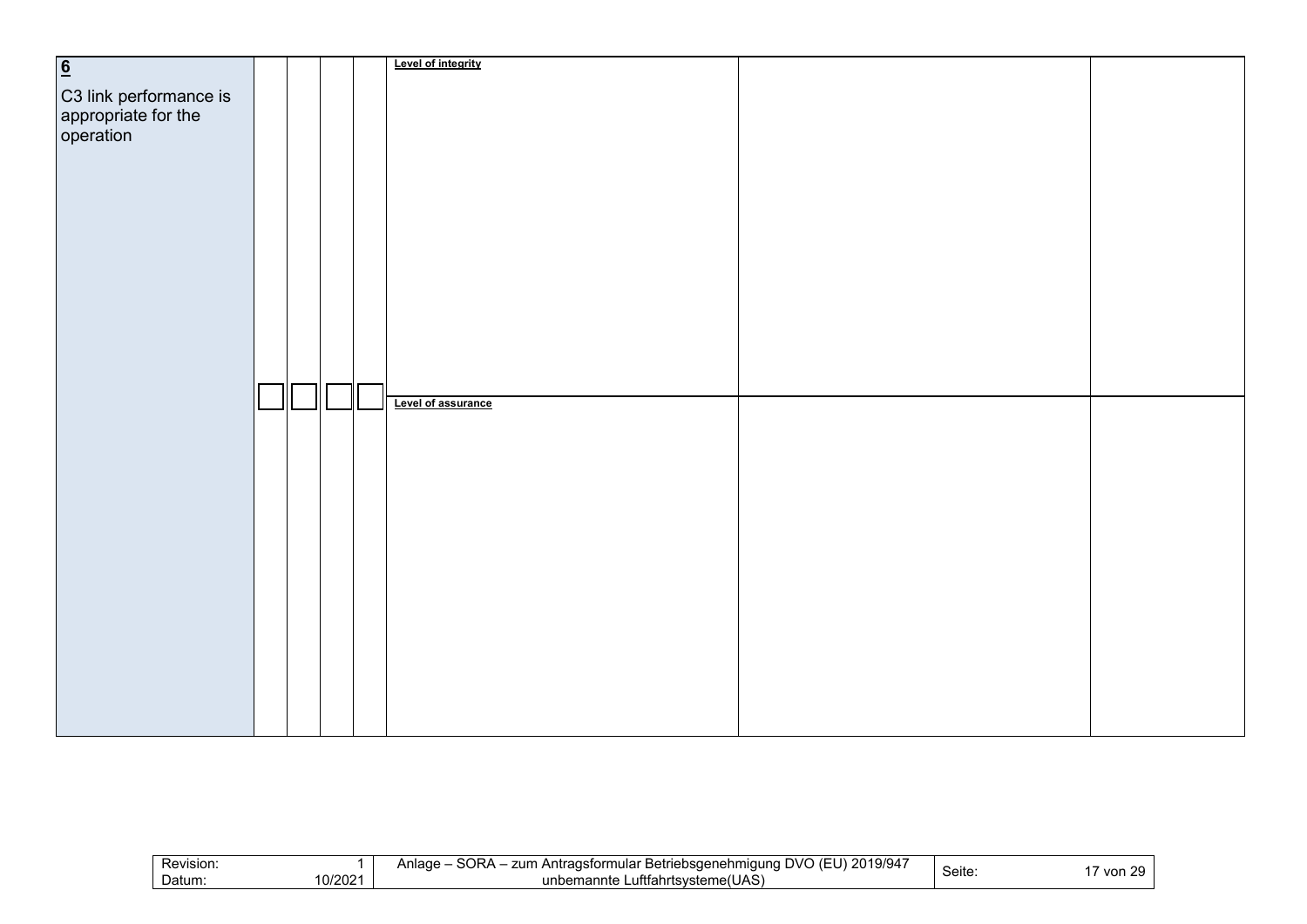| $\overline{1}$                                                                            |  |  | Level of integrity |  |
|-------------------------------------------------------------------------------------------|--|--|--------------------|--|
|                                                                                           |  |  |                    |  |
|                                                                                           |  |  |                    |  |
|                                                                                           |  |  |                    |  |
|                                                                                           |  |  |                    |  |
|                                                                                           |  |  |                    |  |
| Inspection of the UAS<br>(product inspection) to<br>ensure consistency with<br>the ConOps |  |  |                    |  |
|                                                                                           |  |  |                    |  |
|                                                                                           |  |  |                    |  |
|                                                                                           |  |  |                    |  |
|                                                                                           |  |  |                    |  |
|                                                                                           |  |  |                    |  |
|                                                                                           |  |  |                    |  |
|                                                                                           |  |  |                    |  |
|                                                                                           |  |  |                    |  |
|                                                                                           |  |  |                    |  |
|                                                                                           |  |  |                    |  |
|                                                                                           |  |  |                    |  |
|                                                                                           |  |  |                    |  |
|                                                                                           |  |  |                    |  |
|                                                                                           |  |  |                    |  |
|                                                                                           |  |  | Level of assurance |  |
|                                                                                           |  |  |                    |  |
|                                                                                           |  |  |                    |  |
|                                                                                           |  |  |                    |  |
|                                                                                           |  |  |                    |  |
|                                                                                           |  |  |                    |  |
|                                                                                           |  |  |                    |  |
|                                                                                           |  |  |                    |  |
|                                                                                           |  |  |                    |  |
|                                                                                           |  |  |                    |  |
|                                                                                           |  |  |                    |  |
|                                                                                           |  |  |                    |  |
|                                                                                           |  |  |                    |  |
|                                                                                           |  |  |                    |  |
|                                                                                           |  |  |                    |  |
|                                                                                           |  |  |                    |  |
|                                                                                           |  |  |                    |  |
|                                                                                           |  |  |                    |  |
|                                                                                           |  |  |                    |  |
|                                                                                           |  |  |                    |  |
|                                                                                           |  |  |                    |  |

|  | Revision:<br>10/2021<br>Datum: | SORA<br>$\sim$ $\sim$ $\sim$<br>. 2019/94<br>zum<br>a Antragsformular '<br>ar Betriebsdenehm'<br>⊿nlaαe<br>$\overline{111}$<br>nauna<br>. .<br>∟uftfahrtsvste<br>∵steme(UAS,<br>unbemannte | --<br>ピヘけへ<br><b>Seite</b> | $\sim$<br>von |
|--|--------------------------------|--------------------------------------------------------------------------------------------------------------------------------------------------------------------------------------------|----------------------------|---------------|
|--|--------------------------------|--------------------------------------------------------------------------------------------------------------------------------------------------------------------------------------------|----------------------------|---------------|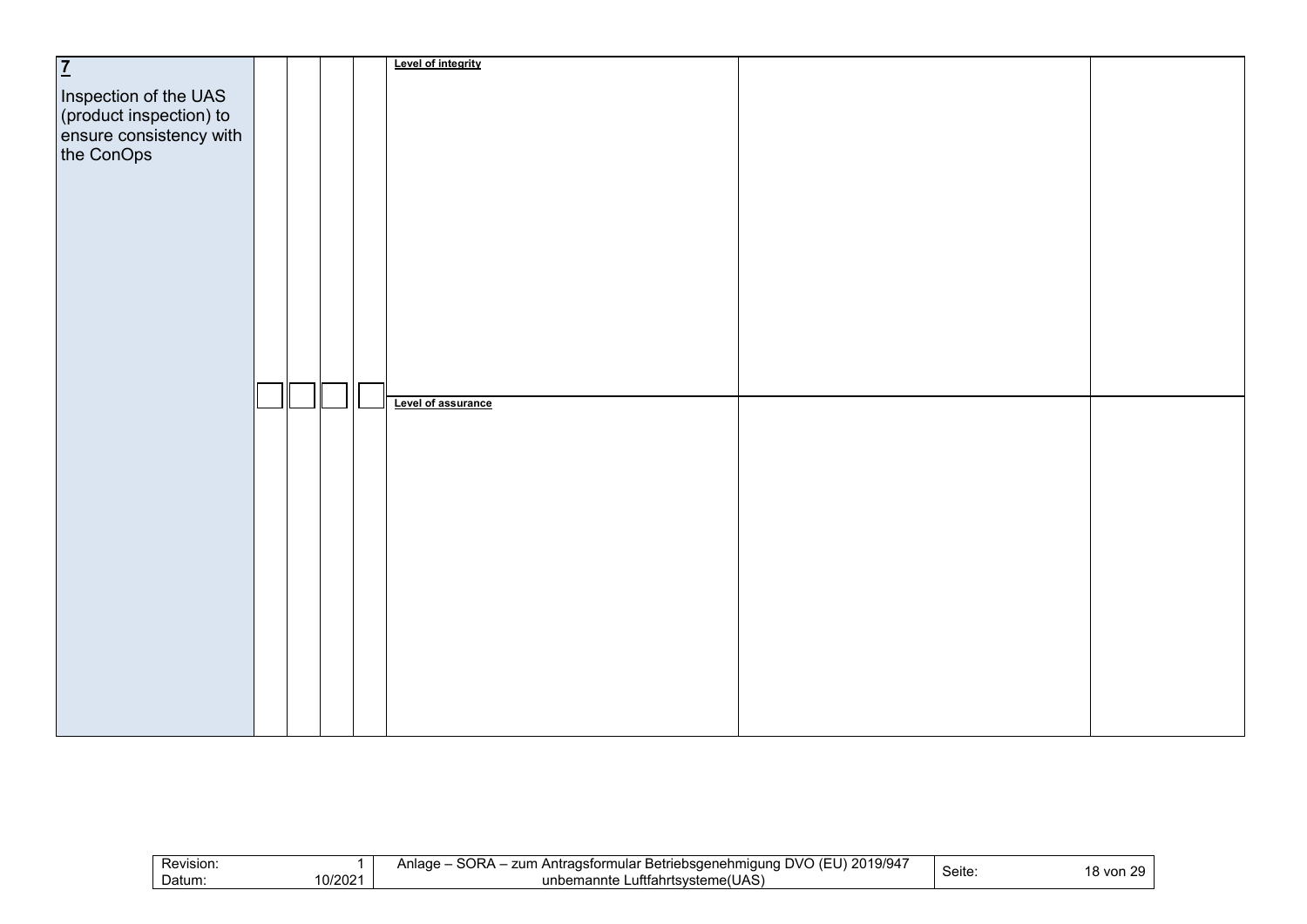| 8/14/21                                  |  |  | Level of integrity |  |
|------------------------------------------|--|--|--------------------|--|
|                                          |  |  |                    |  |
| Operational procedures                   |  |  |                    |  |
| are defined, validated<br>and adhered to |  |  |                    |  |
|                                          |  |  |                    |  |
|                                          |  |  |                    |  |
|                                          |  |  |                    |  |
| 11                                       |  |  |                    |  |
|                                          |  |  |                    |  |
| Procedures are in-place                  |  |  |                    |  |
| to handle the                            |  |  |                    |  |
| deterioration of external                |  |  |                    |  |
|                                          |  |  |                    |  |
| systems supporting<br>UAS operations     |  |  |                    |  |
|                                          |  |  |                    |  |
|                                          |  |  |                    |  |
|                                          |  |  |                    |  |
|                                          |  |  |                    |  |
|                                          |  |  |                    |  |
|                                          |  |  |                    |  |
|                                          |  |  |                    |  |
|                                          |  |  | Level of assurance |  |
|                                          |  |  |                    |  |
|                                          |  |  |                    |  |
|                                          |  |  |                    |  |
|                                          |  |  |                    |  |
|                                          |  |  |                    |  |
|                                          |  |  |                    |  |
|                                          |  |  |                    |  |
|                                          |  |  |                    |  |
|                                          |  |  |                    |  |
|                                          |  |  |                    |  |
|                                          |  |  |                    |  |
|                                          |  |  |                    |  |
|                                          |  |  |                    |  |
|                                          |  |  |                    |  |
|                                          |  |  |                    |  |
|                                          |  |  |                    |  |
|                                          |  |  |                    |  |
|                                          |  |  |                    |  |
|                                          |  |  |                    |  |
|                                          |  |  |                    |  |
|                                          |  |  |                    |  |

| Revision:         | 101010<br>SORA<br>2019/94<br>zum<br>∴ Antraɑsformular <del>⊡</del><br><sup>∙</sup> Betriebsαenehmi<br>Anlade<br>nauna<br>. . | $\sim$<br>$C$ oita | $\sim$<br><b>16</b> |
|-------------------|------------------------------------------------------------------------------------------------------------------------------|--------------------|---------------------|
| 10/2021<br>Datum: | Luftfahrtsvsteme(UAS)<br>unbemannte                                                                                          | <b>Seite</b>       | 9 von               |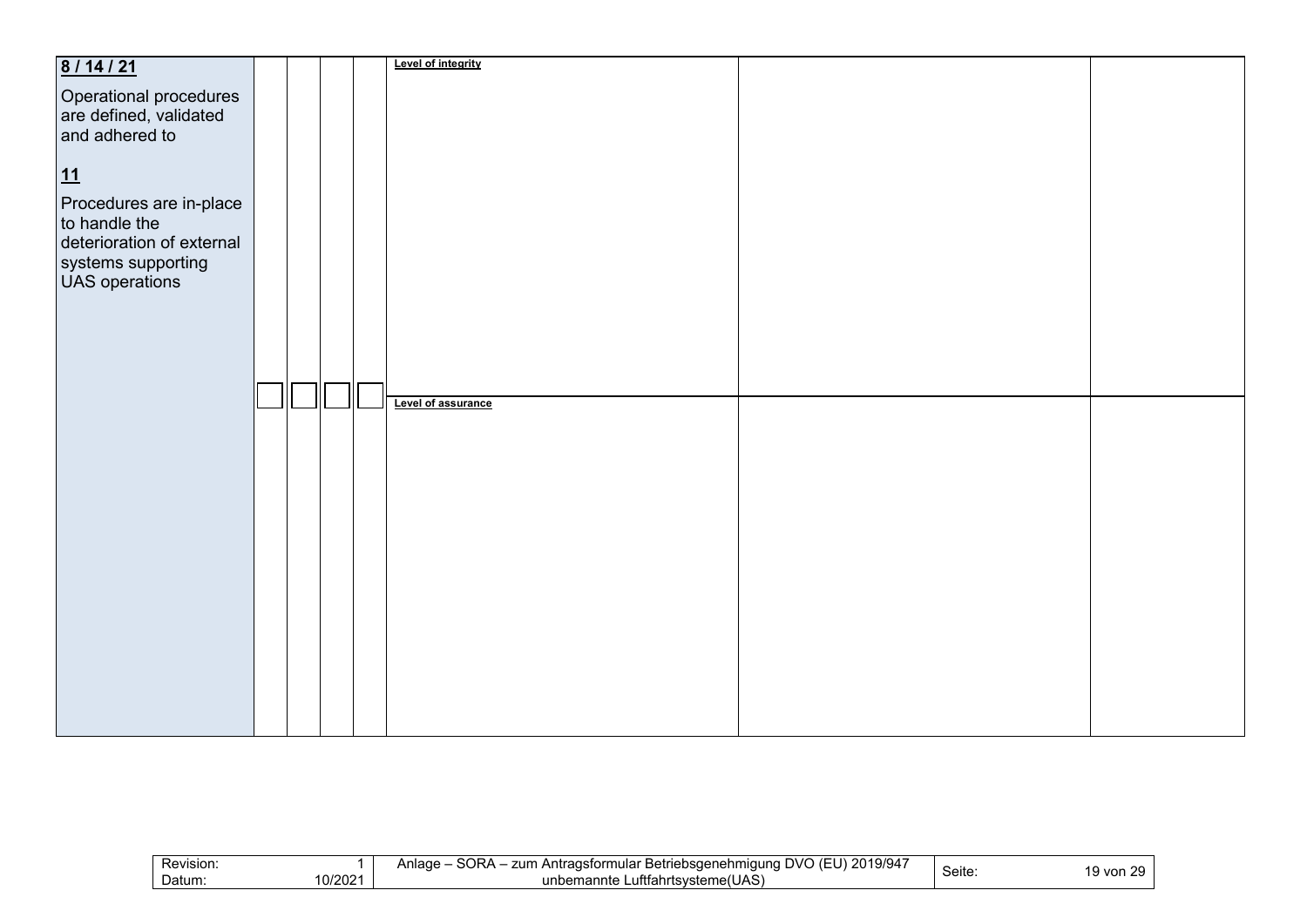| 9/15                         |  |  | Level of integrity |  |
|------------------------------|--|--|--------------------|--|
|                              |  |  |                    |  |
| Remote crew trained          |  |  |                    |  |
|                              |  |  |                    |  |
| and current and able to      |  |  |                    |  |
| control the abnormal         |  |  |                    |  |
|                              |  |  |                    |  |
| situation                    |  |  |                    |  |
|                              |  |  |                    |  |
|                              |  |  |                    |  |
| $\overline{22}$              |  |  |                    |  |
| The remote crew is           |  |  |                    |  |
|                              |  |  |                    |  |
| trained to identify critical |  |  |                    |  |
| environmental                |  |  |                    |  |
|                              |  |  |                    |  |
| conditions and to avoid      |  |  |                    |  |
| them                         |  |  |                    |  |
|                              |  |  |                    |  |
|                              |  |  |                    |  |
|                              |  |  |                    |  |
|                              |  |  |                    |  |
|                              |  |  |                    |  |
|                              |  |  |                    |  |
|                              |  |  | Level of assurance |  |
|                              |  |  |                    |  |
|                              |  |  |                    |  |
|                              |  |  |                    |  |
|                              |  |  |                    |  |
|                              |  |  |                    |  |
|                              |  |  |                    |  |
|                              |  |  |                    |  |
|                              |  |  |                    |  |
|                              |  |  |                    |  |
|                              |  |  |                    |  |
|                              |  |  |                    |  |
|                              |  |  |                    |  |
|                              |  |  |                    |  |
|                              |  |  |                    |  |
|                              |  |  |                    |  |
|                              |  |  |                    |  |
|                              |  |  |                    |  |
|                              |  |  |                    |  |
|                              |  |  |                    |  |
|                              |  |  |                    |  |
|                              |  |  |                    |  |
|                              |  |  |                    |  |
|                              |  |  |                    |  |

| Revision.        | 101017<br>SORA<br>OVC<br>zum<br>Betriebsgenehmigung<br>raɑsformular<br>Anlade<br>19/94<br>้า Antrau<br>. .<br>. . | $\sim$ $\sim$ | $\sim$<br>-- |
|------------------|-------------------------------------------------------------------------------------------------------------------|---------------|--------------|
| 0/2021<br>Datum: | $\cdots$<br><br>าrtsvsteme(UAS`<br>unbemannte<br>∟utttah:                                                         | Seite         | 20 von       |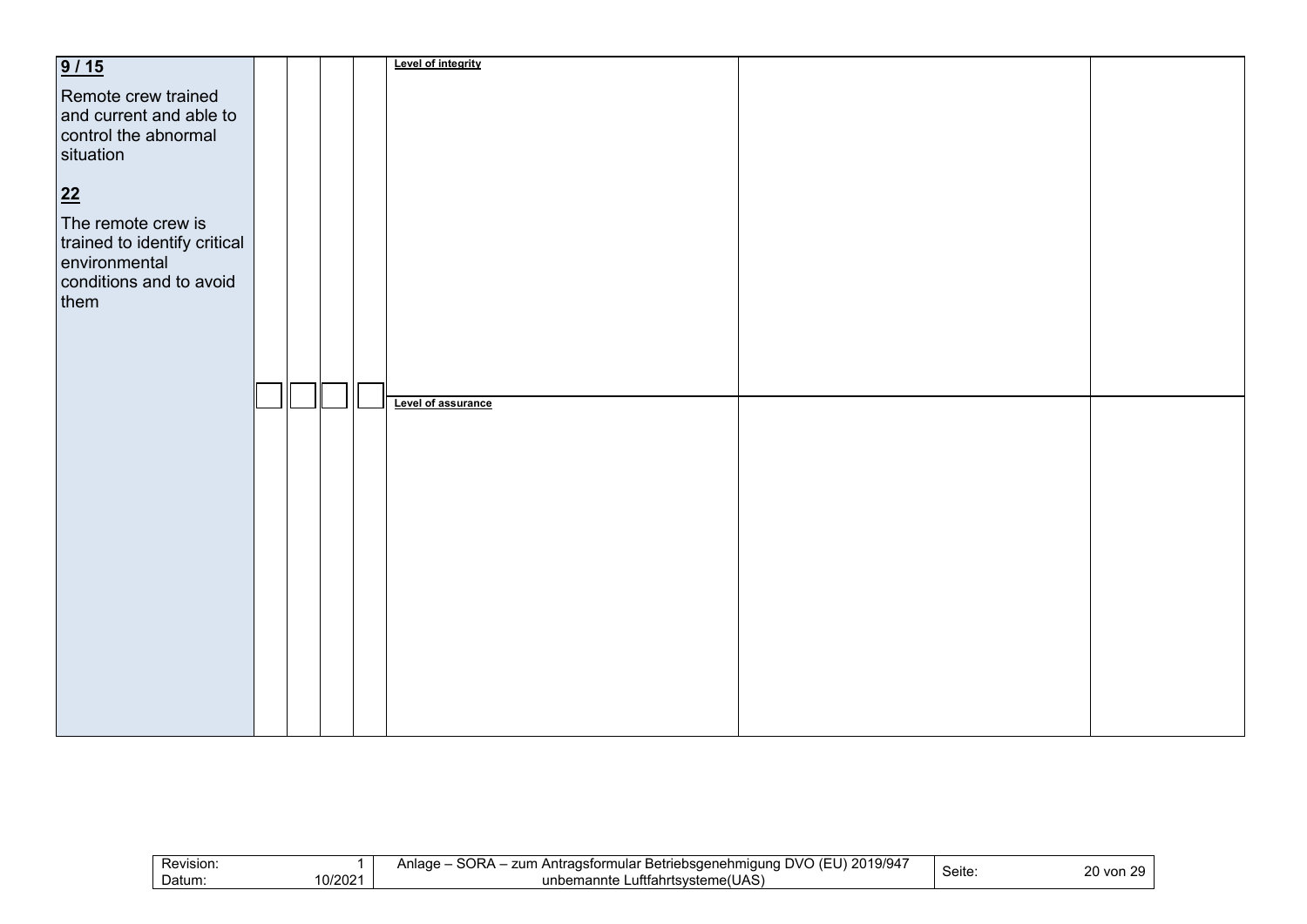| 10                                      |  |   | Level of integrity |  |
|-----------------------------------------|--|---|--------------------|--|
|                                         |  |   |                    |  |
| Safe recovery from a                    |  |   |                    |  |
| technical issue                         |  |   |                    |  |
|                                         |  |   |                    |  |
|                                         |  |   |                    |  |
| 12                                      |  |   |                    |  |
| The UAS is designed to                  |  |   |                    |  |
|                                         |  |   |                    |  |
| manage the<br>deterioration of external |  |   |                    |  |
|                                         |  |   |                    |  |
| systems supporting                      |  |   |                    |  |
| <b>UAS</b> operations                   |  |   |                    |  |
|                                         |  |   |                    |  |
|                                         |  |   |                    |  |
|                                         |  |   |                    |  |
|                                         |  |   |                    |  |
|                                         |  |   |                    |  |
|                                         |  |   |                    |  |
|                                         |  |   |                    |  |
|                                         |  | Ш | Level of assurance |  |
|                                         |  |   |                    |  |
|                                         |  |   |                    |  |
|                                         |  |   |                    |  |
|                                         |  |   |                    |  |
|                                         |  |   |                    |  |
|                                         |  |   |                    |  |
|                                         |  |   |                    |  |
|                                         |  |   |                    |  |
|                                         |  |   |                    |  |
|                                         |  |   |                    |  |
|                                         |  |   |                    |  |
|                                         |  |   |                    |  |
|                                         |  |   |                    |  |
|                                         |  |   |                    |  |
|                                         |  |   |                    |  |
|                                         |  |   |                    |  |
|                                         |  |   |                    |  |
|                                         |  |   |                    |  |
|                                         |  |   |                    |  |
|                                         |  |   |                    |  |

| Revision:                   | <b>SODA</b><br>$\sim$ $\sim$ $\sim$<br>2019/94<br>zum<br>N<br>⊦Antraɑsformular<br>∍صصادی<br>* Betriebsaenehmiauna :<br>⊺ t⊢t i<br>שαuר<br>ouna<br>ີ |       | - -           |
|-----------------------------|-----------------------------------------------------------------------------------------------------------------------------------------------------|-------|---------------|
| 10/2021<br>Datum:<br>10/202 | ∟uftfahrtsvsteme(UAS)<br>unbemannte<br>110                                                                                                          | Seite | von<br>$\sim$ |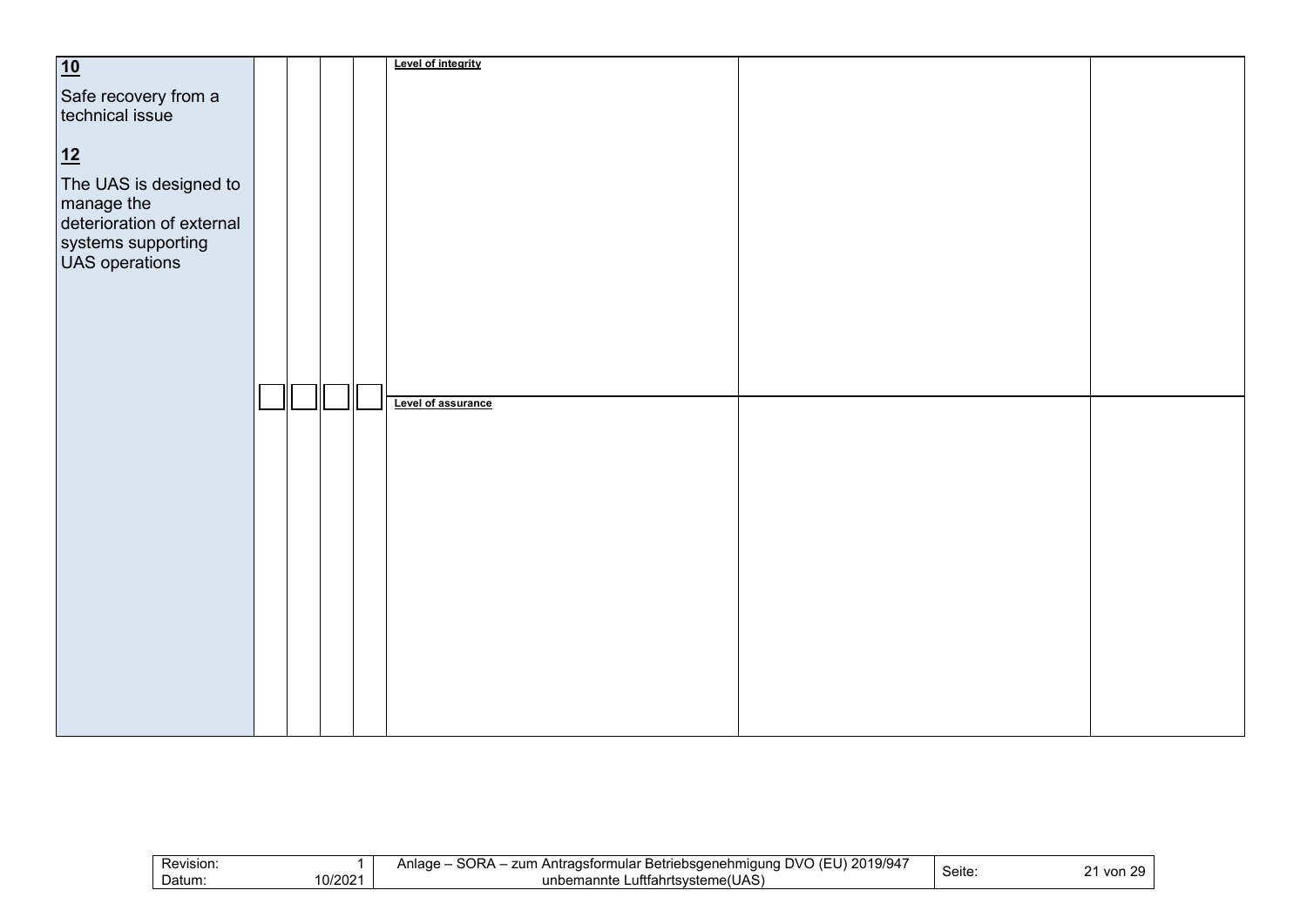| $\overline{13}$                                                                                                 |  |  | Level of integrity |  |
|-----------------------------------------------------------------------------------------------------------------|--|--|--------------------|--|
| <b>External services</b><br>supporting UAS<br>supporting UAS<br>operations are<br>adequate for the<br>operation |  |  |                    |  |
|                                                                                                                 |  |  |                    |  |
|                                                                                                                 |  |  | Level of assurance |  |
|                                                                                                                 |  |  |                    |  |

|  | Revision:<br>0.0004<br>Datum:<br>UIZUZ | $\sim$ $\sim$ $\sim$ $\sim$<br>CODA<br>. 201<br>.<br>zum<br>(F <sup>t</sup> )<br>⊤Antragsformular F<br>∴ Betriebsaenehmiauna<br>Anlage<br>19/94<br>DVC<br>oura<br>$\sim$<br>Luftfahrtsvsteme(UAS)<br>unbemannte | Seite | $\sim$<br>$\sim$ $\sim$<br>2 von<br>$\epsilon$ |
|--|----------------------------------------|-----------------------------------------------------------------------------------------------------------------------------------------------------------------------------------------------------------------|-------|------------------------------------------------|
|--|----------------------------------------|-----------------------------------------------------------------------------------------------------------------------------------------------------------------------------------------------------------------|-------|------------------------------------------------|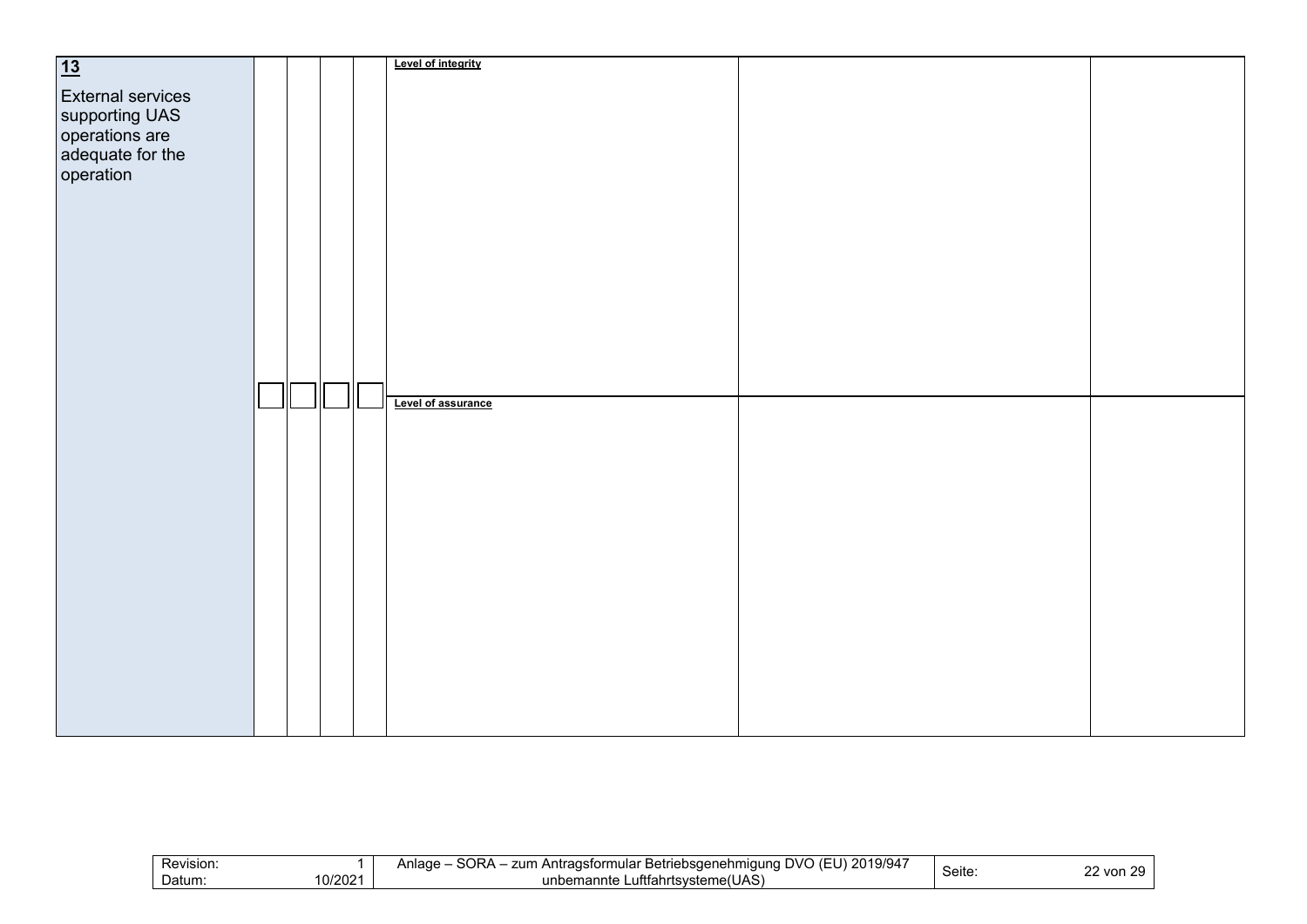| $\overline{16}$         |   |  | <b>Level of integrity</b> |  |
|-------------------------|---|--|---------------------------|--|
|                         |   |  |                           |  |
| Multi-crew coordination |   |  |                           |  |
|                         |   |  |                           |  |
|                         |   |  |                           |  |
|                         |   |  |                           |  |
|                         |   |  |                           |  |
|                         |   |  |                           |  |
|                         |   |  |                           |  |
|                         |   |  |                           |  |
|                         |   |  |                           |  |
|                         |   |  |                           |  |
|                         |   |  |                           |  |
|                         |   |  |                           |  |
|                         |   |  |                           |  |
|                         |   |  |                           |  |
|                         |   |  |                           |  |
|                         |   |  |                           |  |
|                         |   |  |                           |  |
|                         |   |  |                           |  |
|                         |   |  |                           |  |
|                         |   |  |                           |  |
|                         |   |  |                           |  |
|                         |   |  |                           |  |
|                         | Ш |  | Level of assurance        |  |
|                         |   |  |                           |  |
|                         |   |  |                           |  |
|                         |   |  |                           |  |
|                         |   |  |                           |  |
|                         |   |  |                           |  |
|                         |   |  |                           |  |
|                         |   |  |                           |  |
|                         |   |  |                           |  |
|                         |   |  |                           |  |
|                         |   |  |                           |  |
|                         |   |  |                           |  |
|                         |   |  |                           |  |
|                         |   |  |                           |  |
|                         |   |  |                           |  |
|                         |   |  |                           |  |
|                         |   |  |                           |  |
|                         |   |  |                           |  |
|                         |   |  |                           |  |
|                         |   |  |                           |  |
|                         |   |  |                           |  |
|                         |   |  |                           |  |
|                         |   |  |                           |  |
|                         |   |  |                           |  |
|                         |   |  |                           |  |

| Revision:                   | <b>SORA</b><br>2019/947<br>zun<br>$\sim$<br>عصواه<br><sup>.</sup> Betriebsaenehmiauna<br>ı Antradsformular<br>aade.<br>$\overline{\phantom{a}}$<br>יו ד<br>. . |       | $\sim$<br>$\sim$<br>w |
|-----------------------------|----------------------------------------------------------------------------------------------------------------------------------------------------------------|-------|-----------------------|
| 1010011<br>Datum:<br>10/202 | Luftfahrtsvsteme(UAS)<br>unbemannte<br>не                                                                                                                      | Seite | von<br>້              |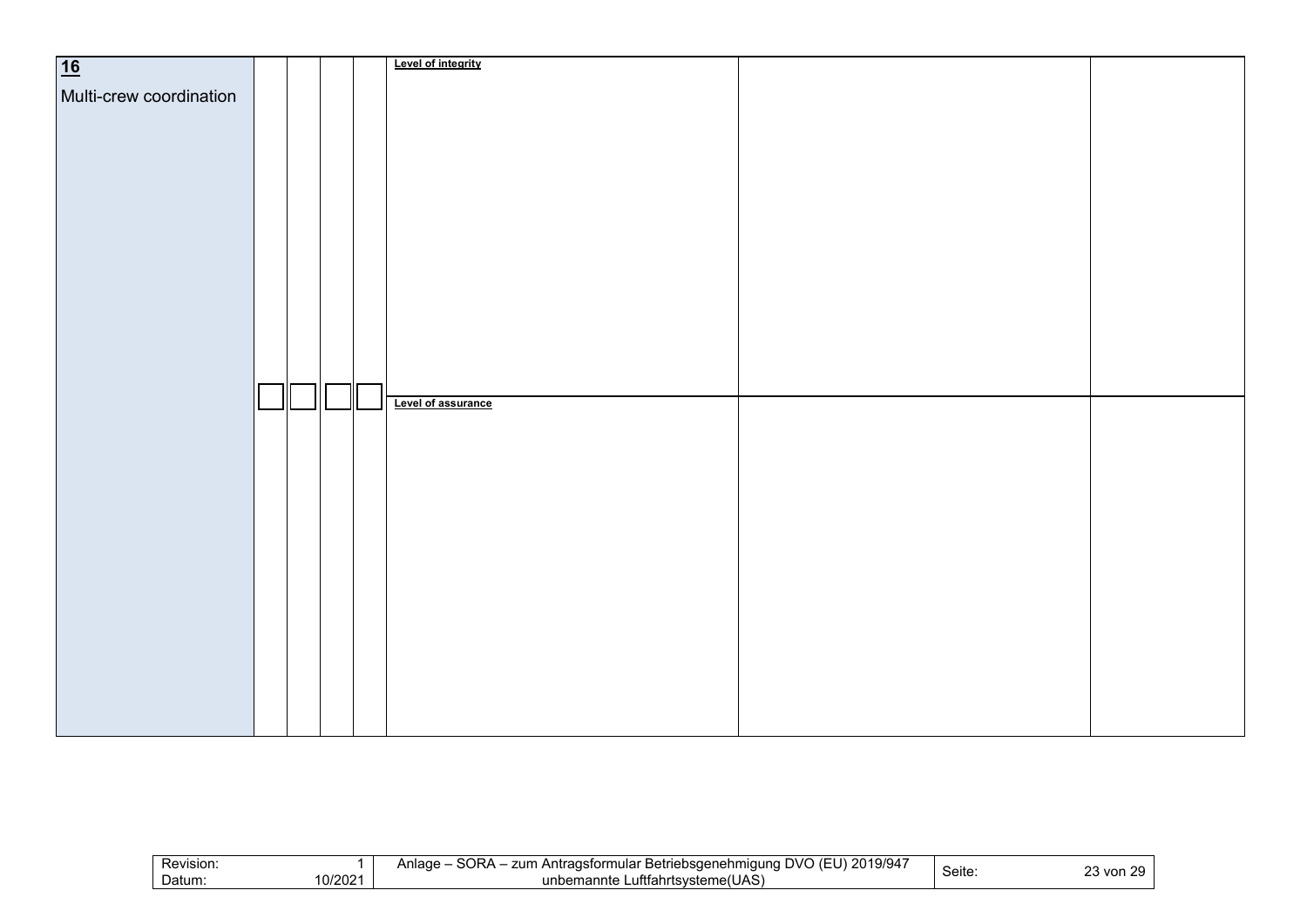| 17                               |  |  | Level of integrity |  |
|----------------------------------|--|--|--------------------|--|
| Remote crew is fit to<br>operate |  |  |                    |  |
|                                  |  |  |                    |  |
|                                  |  |  |                    |  |
|                                  |  |  |                    |  |
|                                  |  |  |                    |  |
|                                  |  |  |                    |  |
|                                  |  |  |                    |  |
|                                  |  |  |                    |  |
|                                  |  |  |                    |  |
|                                  |  |  | Level of assurance |  |
|                                  |  |  |                    |  |
|                                  |  |  |                    |  |
|                                  |  |  |                    |  |
|                                  |  |  |                    |  |
|                                  |  |  |                    |  |
|                                  |  |  |                    |  |
|                                  |  |  |                    |  |
|                                  |  |  |                    |  |
|                                  |  |  |                    |  |
|                                  |  |  |                    |  |

| Revision:         | SORA<br>101010<br>2019/94<br>.<br>zum<br>Anlade<br>JVL.<br>∴ Antraɑsformular ا ،<br><sup>.</sup> Betriebsaenehmiauna<br>. . |       |                          |
|-------------------|-----------------------------------------------------------------------------------------------------------------------------|-------|--------------------------|
| 10/2021<br>Datum: | ∟uftfahrtsvsteme(UAS)<br>unbemannte                                                                                         | Seite | von<br>╯<br>∕⊔<br>$\sim$ |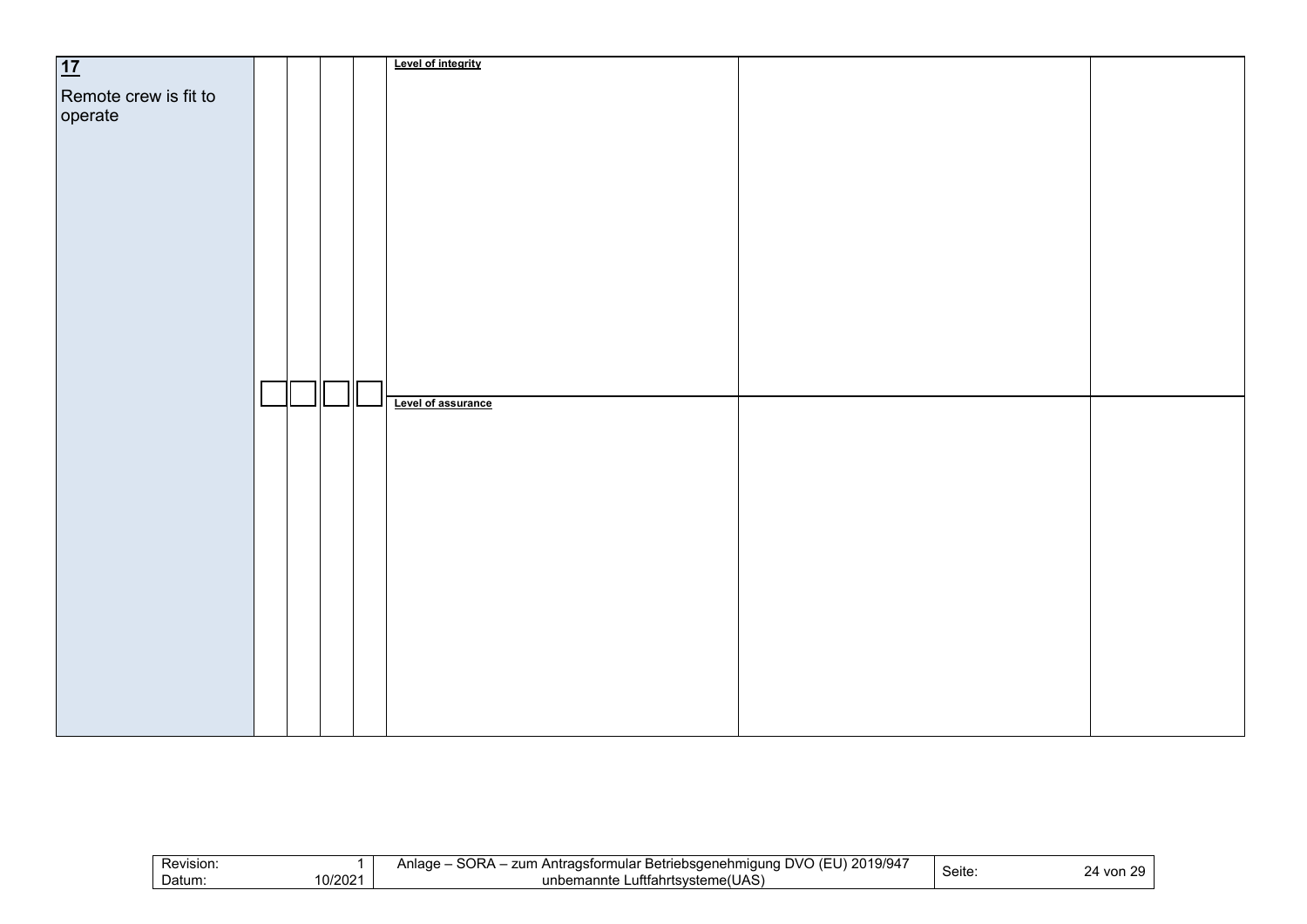| 18                                                                 |  |              | Level of integrity |  |
|--------------------------------------------------------------------|--|--------------|--------------------|--|
|                                                                    |  |              |                    |  |
|                                                                    |  |              |                    |  |
|                                                                    |  |              |                    |  |
| Automatic protection of<br>the flight envelope from<br>human error |  |              |                    |  |
|                                                                    |  |              |                    |  |
|                                                                    |  |              |                    |  |
|                                                                    |  |              |                    |  |
|                                                                    |  |              |                    |  |
|                                                                    |  |              |                    |  |
|                                                                    |  |              |                    |  |
|                                                                    |  |              |                    |  |
|                                                                    |  |              |                    |  |
|                                                                    |  |              |                    |  |
|                                                                    |  |              |                    |  |
|                                                                    |  |              |                    |  |
|                                                                    |  |              |                    |  |
|                                                                    |  |              |                    |  |
|                                                                    |  |              |                    |  |
|                                                                    |  |              |                    |  |
|                                                                    |  | $\mathsf{I}$ | Level of assurance |  |
|                                                                    |  |              |                    |  |
|                                                                    |  |              |                    |  |
|                                                                    |  |              |                    |  |
|                                                                    |  |              |                    |  |
|                                                                    |  |              |                    |  |
|                                                                    |  |              |                    |  |
|                                                                    |  |              |                    |  |
|                                                                    |  |              |                    |  |
|                                                                    |  |              |                    |  |
|                                                                    |  |              |                    |  |
|                                                                    |  |              |                    |  |
|                                                                    |  |              |                    |  |
|                                                                    |  |              |                    |  |
|                                                                    |  |              |                    |  |
|                                                                    |  |              |                    |  |
|                                                                    |  |              |                    |  |
|                                                                    |  |              |                    |  |
|                                                                    |  |              |                    |  |
|                                                                    |  |              |                    |  |
|                                                                    |  |              |                    |  |

| Revision: | CDA<br>101010<br>2019/94<br>zum<br>UV)،<br>. Antragsformular<br>∖nlaɑ∈<br>r Betriebsaenehmiauna<br>ouna<br>. . | $\overline{\phantom{a}}$ | っに<br>$\sim$<br>, J |
|-----------|----------------------------------------------------------------------------------------------------------------|--------------------------|---------------------|
| 0/2021    | ∟uftfahrtsvsteme(UAS)                                                                                          | Seite:                   | von                 |
| Datum:    | unbemannte                                                                                                     |                          | ້                   |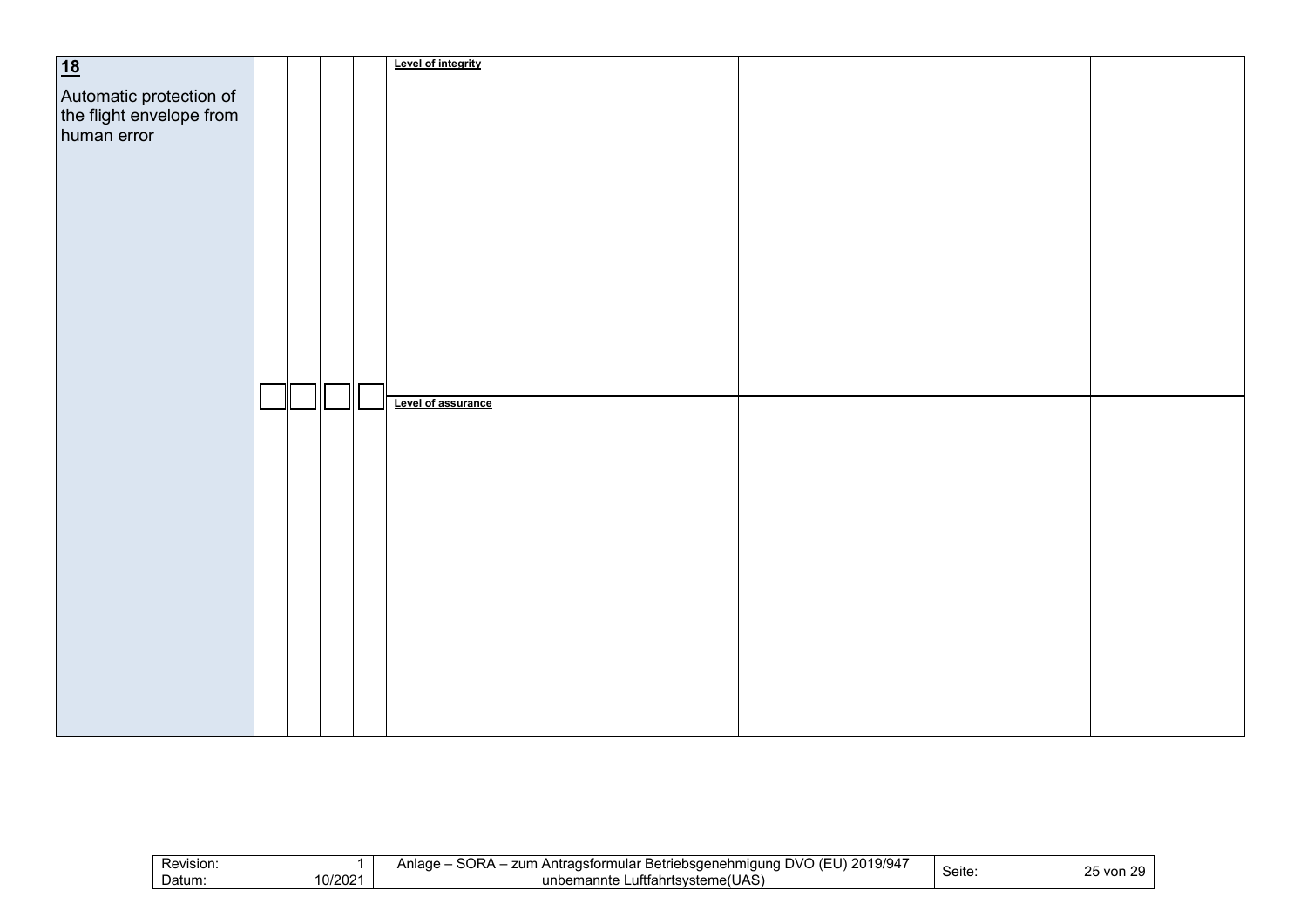| 19                 |  |  | Level of integrity |  |
|--------------------|--|--|--------------------|--|
| Safe recovery from |  |  |                    |  |
| human error        |  |  |                    |  |
|                    |  |  |                    |  |
|                    |  |  |                    |  |
|                    |  |  |                    |  |
|                    |  |  |                    |  |
|                    |  |  |                    |  |
|                    |  |  |                    |  |
|                    |  |  |                    |  |
|                    |  |  |                    |  |
|                    |  |  |                    |  |
|                    |  |  |                    |  |
|                    |  |  |                    |  |
|                    |  |  |                    |  |
|                    |  |  |                    |  |
|                    |  |  | Level of assurance |  |
|                    |  |  |                    |  |
|                    |  |  |                    |  |
|                    |  |  |                    |  |
|                    |  |  |                    |  |
|                    |  |  |                    |  |
|                    |  |  |                    |  |
|                    |  |  |                    |  |
|                    |  |  |                    |  |
|                    |  |  |                    |  |
|                    |  |  |                    |  |
|                    |  |  |                    |  |
|                    |  |  |                    |  |
|                    |  |  |                    |  |
|                    |  |  |                    |  |
|                    |  |  |                    |  |

| SORA<br>$\sim$ $\sim$ $\sim$<br>2019/94<br>Revision:<br>zum<br>a Antragsformular '<br>ar Betriebsdenehm'<br>⊿nlaαe<br>$\overline{111}$<br>nauna<br>. .<br>10/2021<br>∟uftfahrtsvste<br>Datum:<br>unbemannte<br>∵steme(UAS, | --<br>ピヘけへ<br><b>Seite</b> | วค<br>- -<br>von |
|----------------------------------------------------------------------------------------------------------------------------------------------------------------------------------------------------------------------------|----------------------------|------------------|
|----------------------------------------------------------------------------------------------------------------------------------------------------------------------------------------------------------------------------|----------------------------|------------------|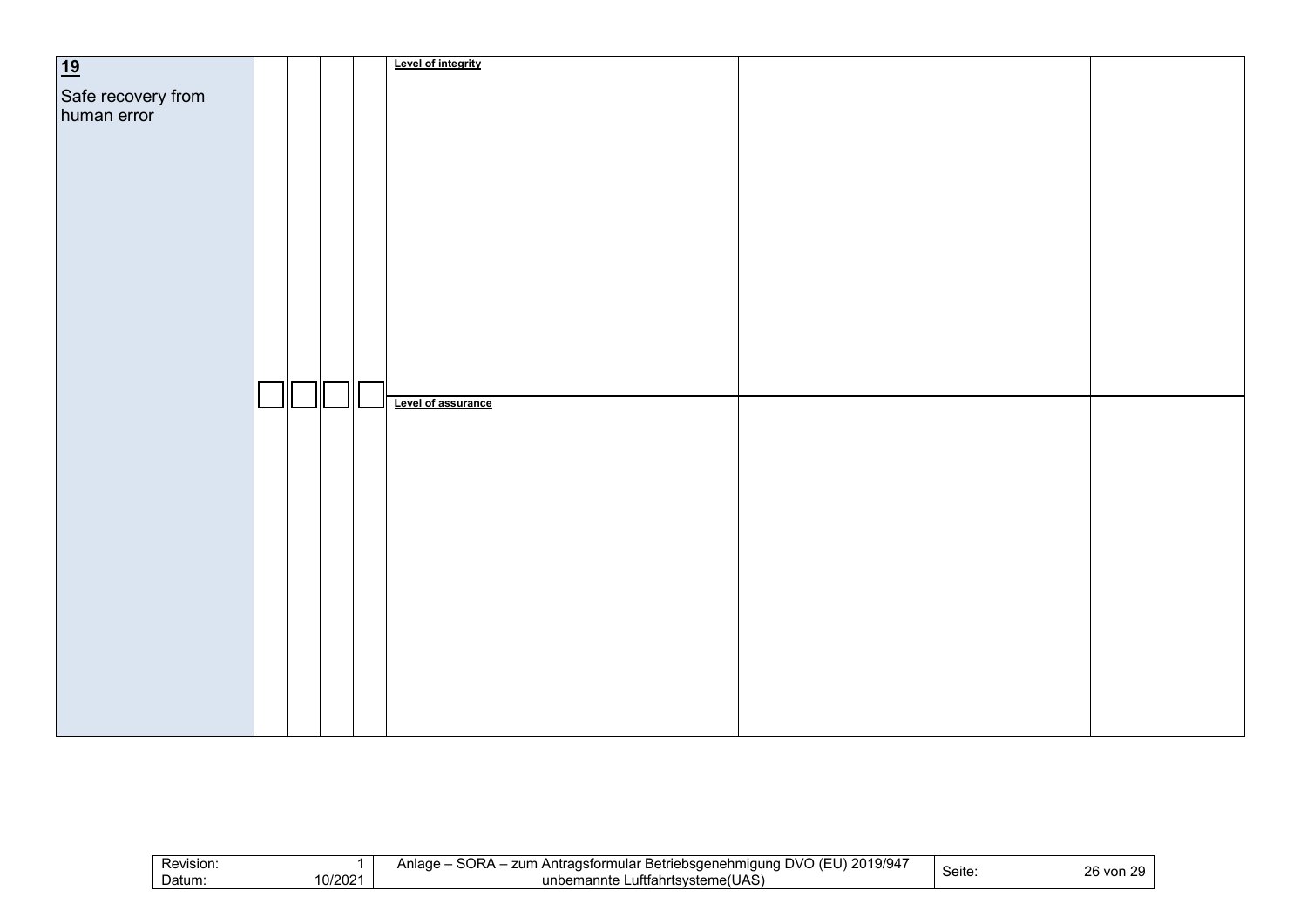| $\overline{20}$                |  |   | Level of integrity |  |
|--------------------------------|--|---|--------------------|--|
|                                |  |   |                    |  |
| A human factors                |  |   |                    |  |
| evaluation has been            |  |   |                    |  |
| performed and the              |  |   |                    |  |
| human machine                  |  |   |                    |  |
| interface (HMI) found          |  |   |                    |  |
| appropriate for the<br>mission |  |   |                    |  |
|                                |  |   |                    |  |
|                                |  |   |                    |  |
|                                |  |   |                    |  |
|                                |  |   |                    |  |
|                                |  |   |                    |  |
|                                |  |   |                    |  |
|                                |  |   |                    |  |
|                                |  |   |                    |  |
|                                |  |   |                    |  |
|                                |  |   |                    |  |
|                                |  | Ш | Level of assurance |  |
|                                |  |   |                    |  |
|                                |  |   |                    |  |
|                                |  |   |                    |  |
|                                |  |   |                    |  |
|                                |  |   |                    |  |
|                                |  |   |                    |  |
|                                |  |   |                    |  |
|                                |  |   |                    |  |
|                                |  |   |                    |  |
|                                |  |   |                    |  |
|                                |  |   |                    |  |
|                                |  |   |                    |  |
|                                |  |   |                    |  |
|                                |  |   |                    |  |
|                                |  |   |                    |  |
|                                |  |   |                    |  |
|                                |  |   |                    |  |
|                                |  |   |                    |  |

| -<br>Revision:   | SORA -<br>101010<br>1 F<br>2019/94<br>ו⁄ור<br>zun<br>.nloar<br>… Antragstorm<br>triebsaenehmiauna<br>-Betr<br>nular<br>$\mathbf{I}$ $\mathbf{I}$<br>⊣⊔aut<br>. .<br>. . |       | $\sim$ $-$<br>$\sim$ $\sim$ |
|------------------|-------------------------------------------------------------------------------------------------------------------------------------------------------------------------|-------|-----------------------------|
| 0/2021<br>Datum: | Luftfahrtsvsteme(UAS)<br>unbemanntr<br>.                                                                                                                                | Seite | von.<br>╯<br>$\sim$         |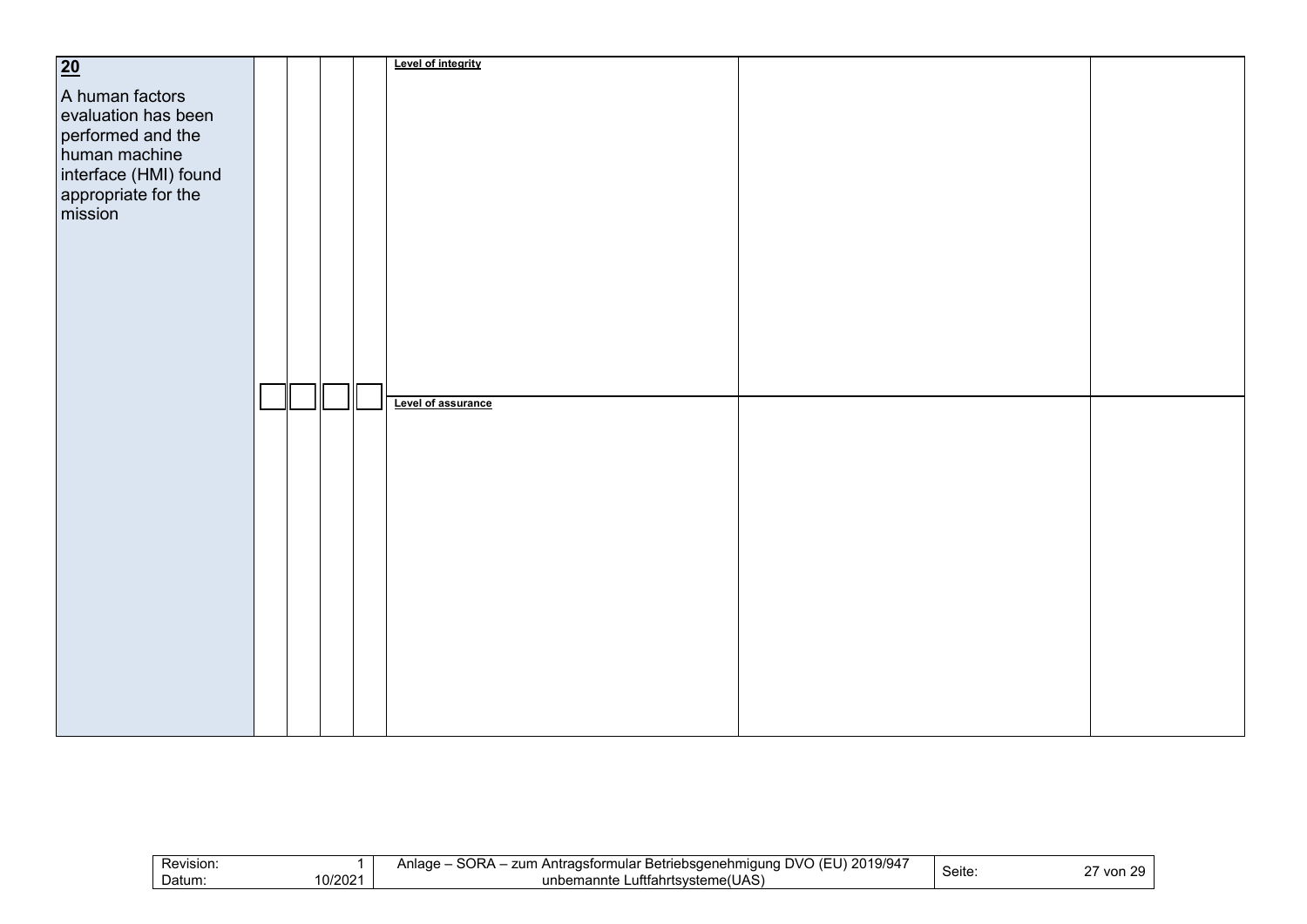| 23                                                                                              |  |  | Level of integrity |  |
|-------------------------------------------------------------------------------------------------|--|--|--------------------|--|
| Environmental<br>conditions for safe<br>operations are defined,<br>measurable and<br>adhered to |  |  |                    |  |
|                                                                                                 |  |  |                    |  |
|                                                                                                 |  |  |                    |  |
|                                                                                                 |  |  | Level of assurance |  |
|                                                                                                 |  |  |                    |  |
|                                                                                                 |  |  |                    |  |
|                                                                                                 |  |  |                    |  |
|                                                                                                 |  |  |                    |  |

| -<br>Revision:   | SORA -<br>101010<br>1 F<br>2019/94<br>ו⁄ור<br>zun<br>.nloar<br>… Antradsform<br>triebsaenehmiauna<br>-Betr<br>nular<br>$\mathbf{I}$ $\mathbf{I}$<br>⊣⊔aut<br>. .<br>. . |       | ററ<br>$\sim$               |
|------------------|-------------------------------------------------------------------------------------------------------------------------------------------------------------------------|-------|----------------------------|
| 0/2021<br>Datum: | Luftfahrtsvsteme(UAS)<br>unbemanntr<br>.                                                                                                                                | Seite | vor<br><b>16</b><br>$\sim$ |